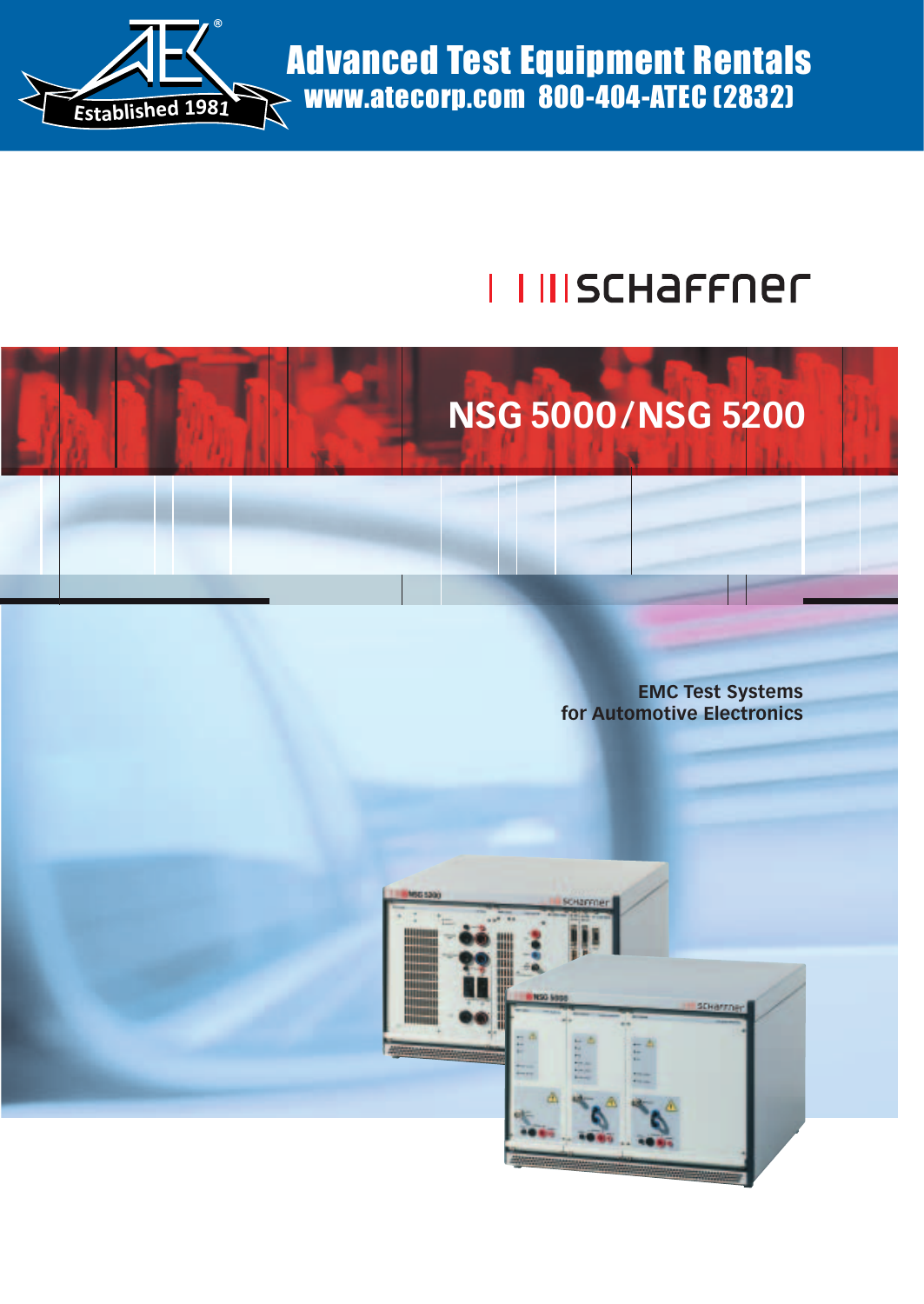# **Contents**

| Contents                         | $\overline{2}$          |  |
|----------------------------------|-------------------------|--|
| Introduction                     | $\mathbf{3}$            |  |
| System NSG 5000                  | $\overline{\mathbf{4}}$ |  |
| NSG 5000 Modules                 |                         |  |
| NSG 5000 System Chassis          | $\overline{\mathbf{5}}$ |  |
| <b>NSG 5041</b>                  | $\boldsymbol{6}$        |  |
| <b>NSG 5003</b>                  | 6/7                     |  |
| NSG $5005\,\mathrm{A}$           | $\overline{7}$          |  |
| NSG Gemini                       | ${\bf 8}$               |  |
| <b>INA 5025</b>                  | 9                       |  |
| <b>INA 5000</b>                  | 9                       |  |
| <b>INA 5020</b>                  | $\mathbf{9}$            |  |
| <b>INA 5027</b>                  | 10                      |  |
| <b>CDN 5010A</b>                 | 10/11                   |  |
| <b>CDN 500</b>                   | 11                      |  |
| System NSG 5200                  | 12                      |  |
| NSG 5200 Modules                 |                         |  |
| NSG 5201 and 5202 System Chassis | 13                      |  |
| <b>DCS 5230</b>                  | 14                      |  |
| <b>CTR 5210</b>                  | 14/15                   |  |
| AMP 5240                         | 15                      |  |
| <b>CSW 5250</b>                  | 16                      |  |
| ARB 5220/5221                    | 16/17                   |  |
| NSG 5200 System Configurations   | 17                      |  |
| <b>AutoStar Software</b>         | 18/19                   |  |
| <b>Battery Simulators</b>        | 20/21                   |  |
| Product Index                    | 22                      |  |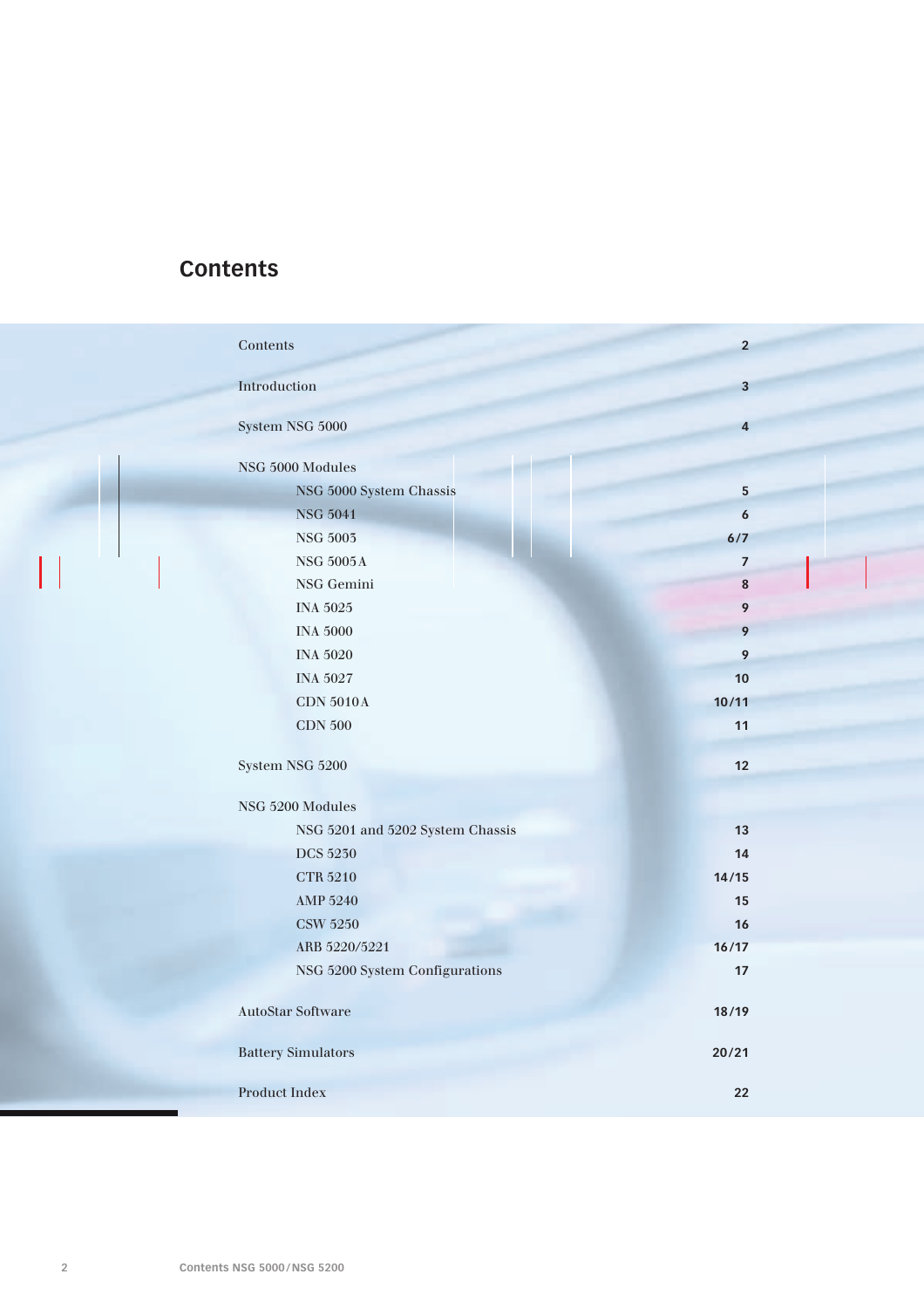**EMC test systems for automotive electronics. The use of electronic and electrical sub-systems in automobiles continues to escalate as manufacturers exploit the technology to optimise performance and add value to their products. With automobile operation and safety increasingly dependent on the reliable functioning of complex control and monitoring systems, integrity in the face of electromagnetic interference is of vital importance. The electromagnetic compatibility (EMC) test standards with which automo-**

**bile manufacturers must comply are determined by bodies such as ISO and SAE. Additionally, most manufacturers also develop and specify their own custom EMC tests to meet a wide-ranging - and fast evolving - set of requirements. The need for a flexible test resource has never been greater.**

#### **Building on Strength**

Schaffner has been at the forefront of the pioneering work to establish EMC tests for motor vehicle electronics. Automotive manufacturers and suppliers worldwide have come to trust test systems from Schaffner. Active involvement in the standardisation committees ensures that the latest advances are continuously reflected in our test systems.

#### **International and In-house Standards**

Well-proven system architecture and a modular concept ensure that the test systems keep pace with changes in demands required by the standards, as well as with the special needs of vehicle manufacturers. The system's test specifications exceed the conditions set down in relevant standards, which results in the requisite flexibility for the user and the necessary test margins. The pulse parameters are so broadly dimensioned that many company-specific test specifications are covered automatically, eliminating the need to take any additional action.

#### **New Requirements**

Besides the classical pulse tests generated from the NSG 5000, variations and disturbances on a vehicle's power supply lines are assuming greater significance. These, simulations are insufficiently reflected in international standards with the result that a broad range of manufacturer-specific specifications have become established. The NSG 5200 performs these tests plus more. Magnetic field tests and tests with conducted sinusoidal oscillations are also important in view of the increasing utilisation of sensors and peripheral sub-assemblies. Schaffner has expanded the test system with new components in order to fulfil these applications in an optimal and future-secure manner. The forthcoming use of 42 Volt technology in passenger cars will have a profound influence on test equipment. The new generation of test equipment has been appropriately specified and adequately dimensioned to cope with the expected higher supply levels. The software Implementation is the key element in ensuring the efficient utilisation of complex test systems.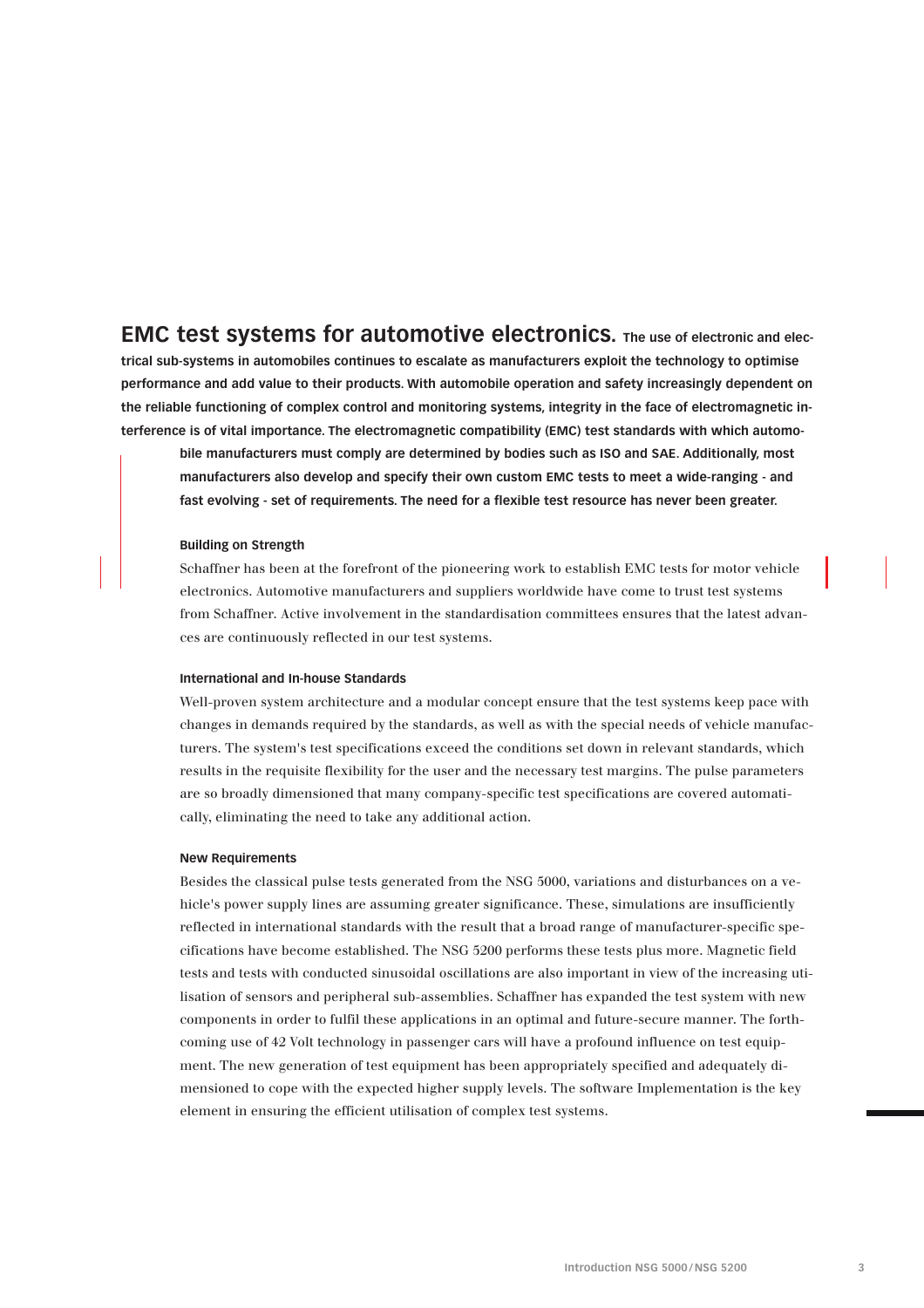**The compact and modular System NSG 5000 offers all the generators necessary for tests with pulsed interference as well as voltage variations as called for by ISO and SAE, and others. The established test specifications for passenger cars together with the new standards for commercial vehicles published by the ISO, SAE and other bodies are fully covered, as are most company-specific standards from larger vehicle manufacturers. The**

**construction adopted enables trends in the standards and changing market requirements to be followed consistently through the introduction of new developments or upgrades to the generator modules. Hence, investments in test equipment are optimally protected.**

#### **NSG 5000 System Chassis**

This compact mainframe houses the common system components and accommodates all the standard pulse generators. A high performance processor controls all the real-time tasks, cares for system integrity, handles monitoring of the EUT and communication with the Windows-based user interface. The control unit, the power supply, high voltage unit and control electronics for the EUT are all housed in a package mounted at the rear of the mainframe. This modularity provides the flexibility to adapt to changing requirements. The front of the chassis is available for the insertion of various pulse generators and for the connection and practical handling of test objects. Interrupt-free test sequences comprising all types of pulse at one and the same EUT connector are made possible through the use of a high voltage pulse bus configuration.

An electronic switch to connect and disconnect the battery supply is incorporated in the NSG 5000. Furthermore, the processor also controls the ex-

ternal battery simulating power source.

The test setup and the power sources are protected by built-in MCB's. Additional inputs and outputs are located on the rear panel for test execution control purposes and the monitoring of error signals, oscilloscope triggers, gate start/stop commands, etc. Larger systems can be created by installing additional generators in an expansion chassis and these generators are instantly recognised automatically by the software. Overall control is via a PC running under Windows. The AutoStar software integrates all the individual components into a uniform and clear test setup control platform.

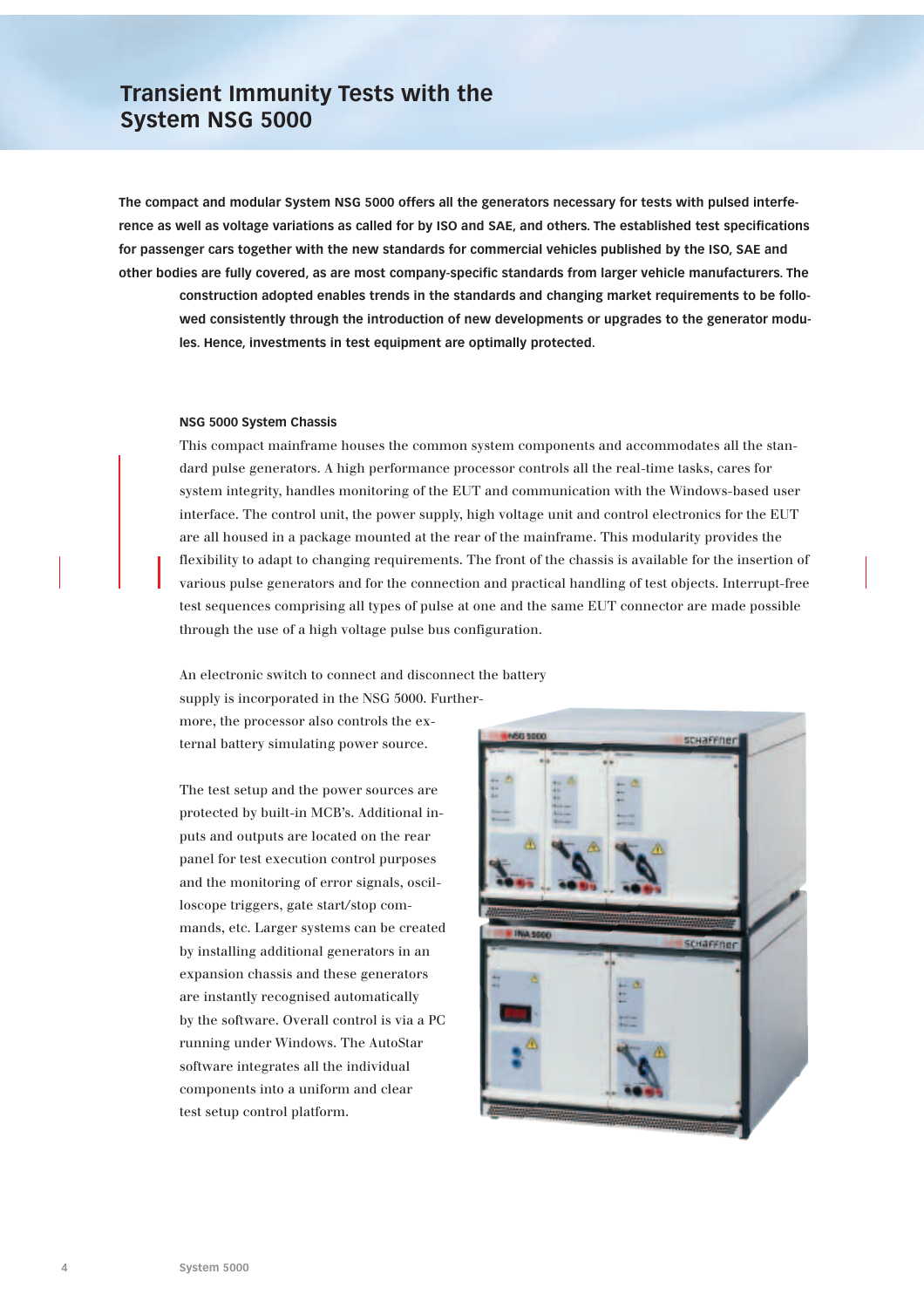**NSG 5000. The NSG 5000 offers unprecedented flexibility for transient testing. Schaffner has designed a solution for customers with various transients in one modular and upgradeable chassis. The basic ISO 7637 pulse 1, 2, 3, 5 tests are integrated into one chassis. Optional Pulse 4 and Pulse 2b control is available, however, use with the NSG 5200 offers several benefits over this budget solution.**

Additionally, when standards change, as they do every year, the NSG 5000 system may be upgraded with different modules so that your new and old modules may both be retained. Based on our exclusive Gemini technology, Schaffner offers the most flexible and upgradeable system in the world to protect the users' investment in test equipment.

Schaffner continues to maintain backwards compatibility and yet push the state of the art for EMC immunity testing.



#### **1| NSG 5000**

The exclusive modularity of the NSG 5000 System means that you are always ready for the future.

### **Technical Specifications NSG 5000**

**Instrument power supply:** 100 – 120 Vac ±10%, 47 – 63 Hz · 220 – 240 Vac ±10%, 47 – 63 Hz **Dimensions:** 19" desktop housing (rack mountable) · Height 33 cm (13") Depth 51 cm (20") **EUT supply:** From an external source, e.g. battery or NSG 527X battery simulator **Computer interface:** IEEE 488 (recommended) or RS232 **Control connections:** EUT failure/Start-Stop/Test end/Trigger for oscilloscope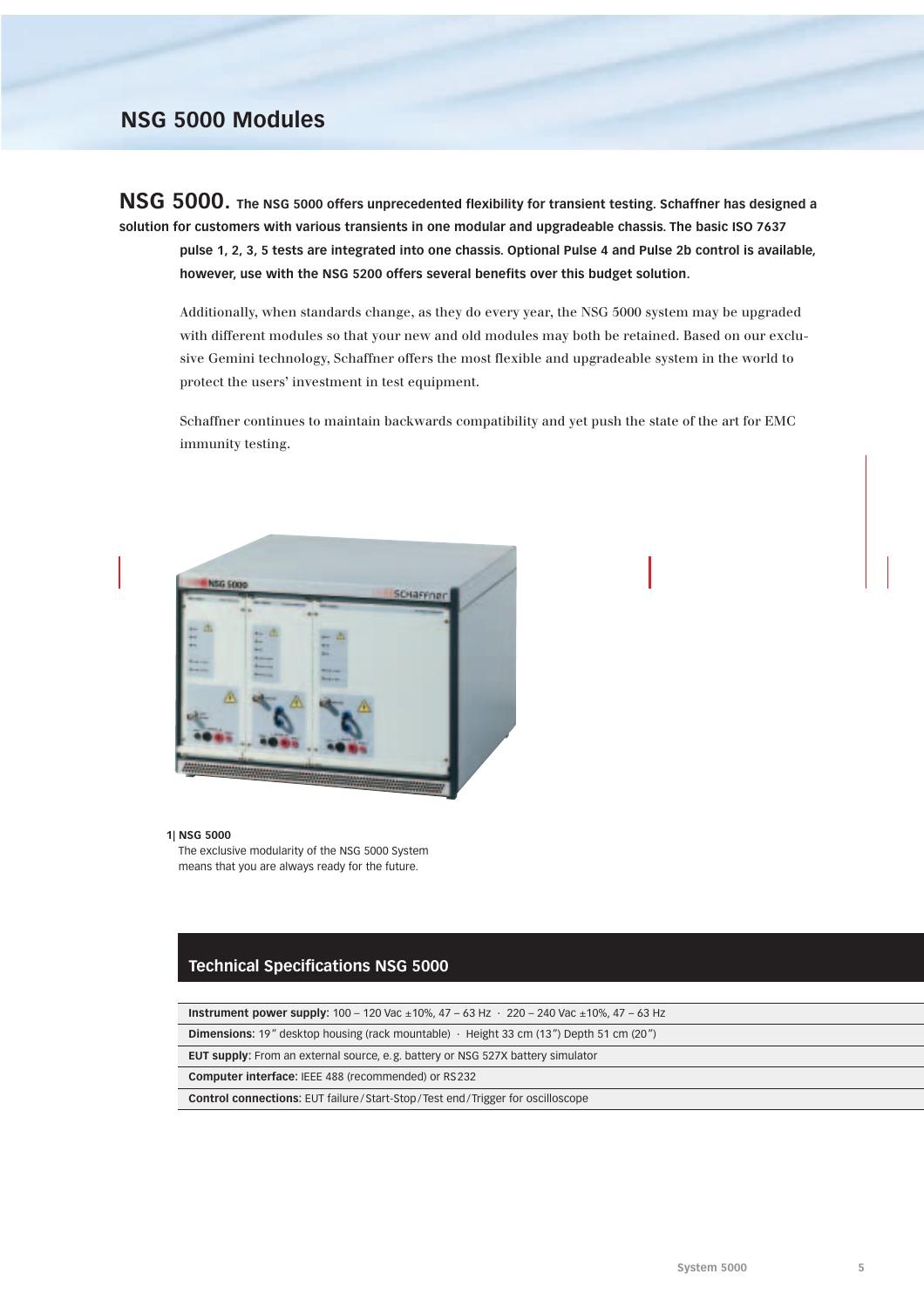## **ISO Pulse 1, 2, 6 and Variants. Surge Pulse Generator NSG 5041.**

**Switching actions with inductive loads on the vehicle supply harness, DC motors that operate as generators when the vehicle supply is switched off and the effects that occur when an ignition coil is swit-**

**ched off can all create disturbances that have to be simulated and their consequences checked.**

ISO and SAE have specified these tests under pulse designation 1/2/6. The NSG 5041 produces these test pulses in conformance with the relevant standard. In order to be able to cope with a company's own test methods, the generator module also provides a much greater range of selectable parameters, considerably higher test voltages, additional impedances and pulse widths. INA 5020 battery switch provides the often-required automatic battery switch-off and restore functions. The NSG 5041 is the first module utilizing Gemini technology. For other Gemini solutions, and an overview of Gemini technology see page 8.



### **Technical Specifications NSG 5041**

|                    | <b>Pulse Amplitude</b> | Impedance          | <b>Rise Time</b>           | <b>Pulse Duration</b> | Repetition   | Polarity                 |  |
|--------------------|------------------------|--------------------|----------------------------|-----------------------|--------------|--------------------------|--|
| Pulse 1            | $20 - 200 V$           | 10, 20, 50 Ohms    | $1, 3 \mu s$               | 2 ms                  | $0.5 - 5s$   | $\overline{\phantom{a}}$ |  |
|                    | $150 - 600 V$          | 20 Ohms            | $1 \mu s$                  | 1 <sub>ms</sub>       | $0.5 - 5s$   | $\overline{\phantom{a}}$ |  |
| Pulse 1 (24 V)     | $150 - 600 V$          | 50 Ohms            | $3 \mu s$                  | 1 <sub>ms</sub>       | $0.5 - 5s$   | $\overline{\phantom{a}}$ |  |
| Pulse 1 (50 µs)    | $12 - 220V$            | 2, 10, 50 Ohms     | $1 \mu s$                  | 50 us                 | $0.2 - 5s$   | $\overline{\phantom{a}}$ |  |
| Pulse <sub>2</sub> | $12 - 220V$            | 2, 10, 20, 50 Ohms | $1 \mu s$                  | 50 us                 | $0.2 - 5s$   | $+$                      |  |
| Pulse 6            | $10 - 500 V$           | 30 Ohms            | $< 60 \text{ }\mu\text{s}$ | 300 us                | $0.5 - 15$ s | $\overline{\phantom{a}}$ |  |
| CI 220-A           | $20 - 110V$            | 10 Ohms            | $1 \mu s$                  | 2 <sub>ms</sub>       | $0.5 - 5s$   |                          |  |
| CI 220-B           | $30 - 300 V$           | 4 Ohms             | $1 \mu s$                  | 50 us                 | $0.2 - 5s$   |                          |  |
| CI 220-C           | $20 - 150V$            | 4 Ohms             | $1 \mu s$                  | 50 us                 | $0.2 - 5s$   |                          |  |

**ISO Pulse 3a/3b and Variants. EFT Generator NSG 5003. Fast transient**

**interference signals injected onto a vehicle's wiring harness through switching of associated peripheral devices can affect the correct functioning of adjacent electronic units. In conformance with the standards (ISO/SAE pulse 3a/3b), the NSG 5003 simulates these interference pheno-**

**mena by means of EFT pulse bursts.**

The rapid developments of electronic devices for the automotive industry means that better and faster test methods are required. The EFT generator more than meets these increasing demands; its technical properties exceeding the specifications

> laid down in the standards by several factors. Higher pulse voltages, burst frequencies and pulse burst specifications are just part of it; there are also automated functions for weak spot analyses and long-term trials. The EUT

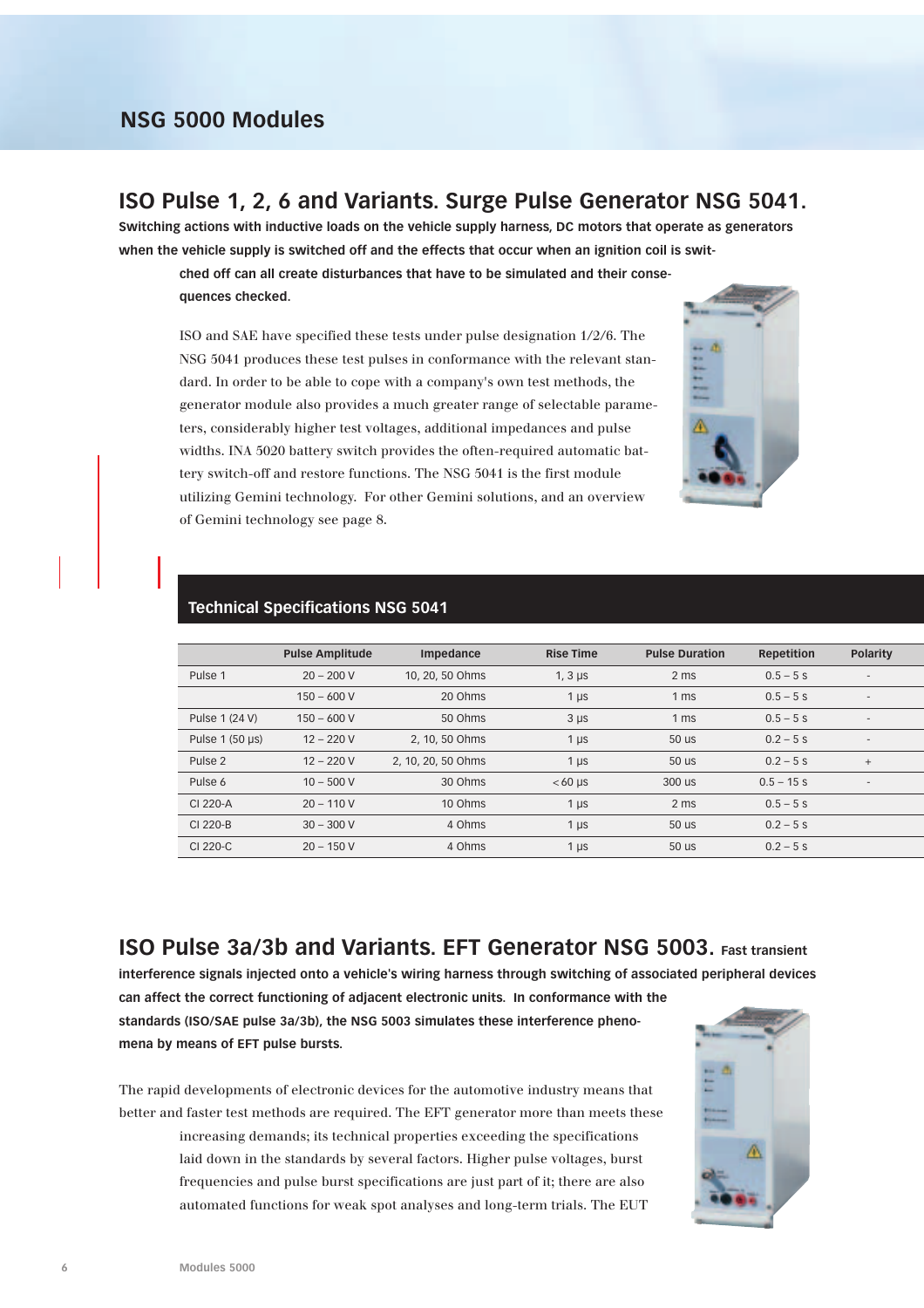connection, as well as the separate connector for the coupling clamp used in data line tests, has been optimised to suit the high frequency conditions prevailing in such a fast pulse environment.

### **Technical Specifications NSG 5003**

| <b>Pulse amplitude:</b> 20 to 800 in 1 V steps                |
|---------------------------------------------------------------|
| Impedance: 50 $\Omega$                                        |
| <b>Pulse rise time: 5 ns</b>                                  |
| <b>Pulse duration:</b> 100 ns (into 50 $\Omega$ ) + 100/-0 uS |
| Burst frequency: 1 to 100 kHz in 0.1 kHz steps                |
| Pulse per burst: $1 - 200$                                    |
| <b>Burst repetition:</b> 90 ms to 99.9 seconds in 10 ms steps |
| Pulse modes: Single, continuous, programmed 1 to 99999        |
|                                                               |

**Load Dump Generator NSG 5005A. Alternators produce a high-energy (load dump) pulse on a vehicle's power harness when the battery is disconnected. The NSG 5005A simulates the corresponding pulse 5, specified by numerous standards, and the clamped load dump pulse 5b. Some vehicle manufacturers have expanded upon these specifications – in most cases by making them more stringent. The generator takes this into account.**

Contrary to the classic concept, the unit is built around an active pulse shaping circuit. While still compliant with ISO 7637-2 Annex E, this is the best and most cost-effective method to reach the full range of pulse require-

> ments. For example, ISO 7637-2 requires 40 – 400 mS, which the NSG 5005A meets easily. Other manufacturers, utilizing older technology, take shortcuts and do not allow the full range as required by the standards. This also enables much greater variability of the pulse parameters to be achieved and facilitates better reproducibility. The INA 5025 impedance module is available, which sets up the generator impedance using power resistors.



### **Technical Specifications NSG 5005A**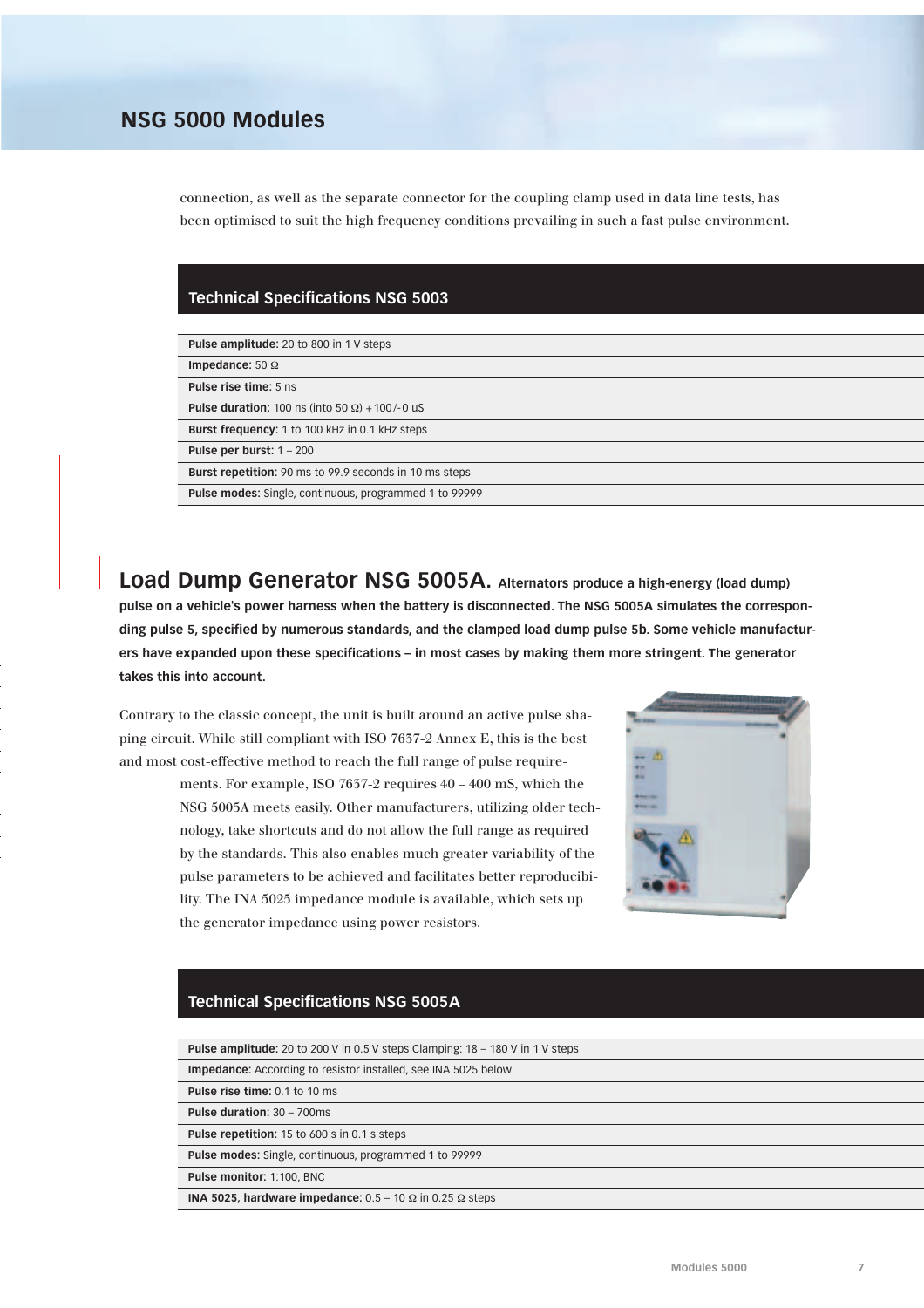**Protection of Investment through Easy Upgrades. History has shown that each year several automotive standards change or are newly developed. Schaffner's exclusive Gemini technology allows rapid, cost effective development of new pulses to comply with rapidly changing standards.**

Using Schaffner's industry leading AutoStar software, and flexible, modular technology, we maintain a system, which is compliant today and in the future.

Our flexible technology includes a proven Smart Card and chassis that fits in the existing NSG 5000 series of EMC pulse generators. Utilizing proprietary advanced simulation tools; Schaffner's experienced team of engineers develops new pulse modules in a matter of weeks to fit into these verified Smart Cards that are then inserted into the NSG 5000 system. This new capability is then detected and installed in less than five minutes.

Gemini is an intelligent system where the module automatically knows what it is capable of and the programmed limits and parameters. New software functionality is then automatically detected and can be installed with no software upgrade required.

With other systems, the entire unit must be sent back for upgrade. Our users experience the freedom of simply plugging a module into the NSG 5000 chassis and utilizing the new functionality immediately.

The bottom line is that Schaffner customers are ensured cost-effective, fast and easy compliance in a rapidly changing marketplace.

**Some examples of modules built on Gemini technology: NSG 5041: Ford ES-XW7T-1A278-AB and -AC, ISO/DIN 7637-2.3, SAE J1113-11 NSG 5054: JASO D1, JASO A1 NSG 5055: JASO A-2, JASO B-2, JASO D-2, Nissan B-2, JASO B-1, JASO E, Nissan B-1**

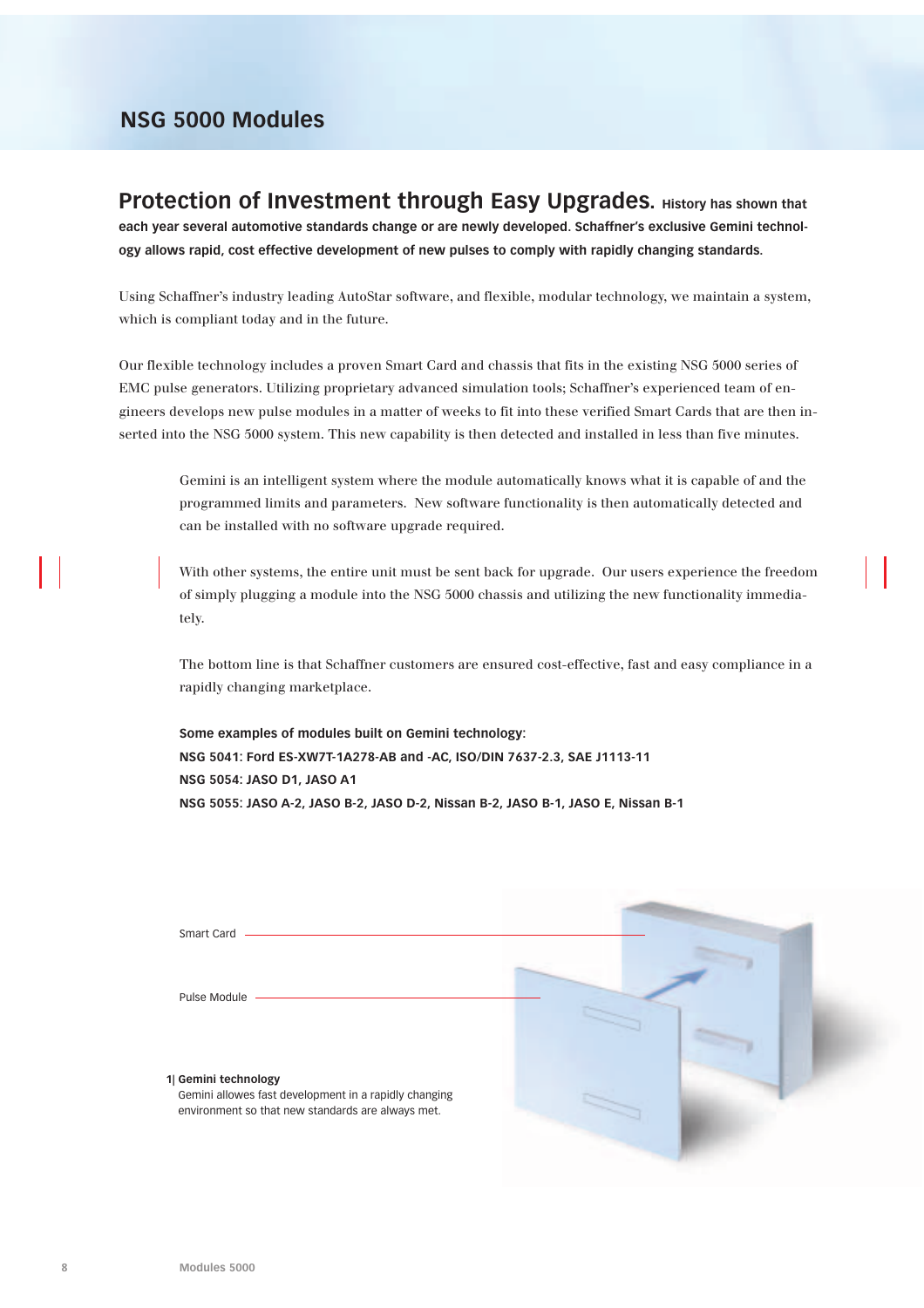## **Hardware Impedance Module INA 5025.**

**Enables resistors to be added to the high-energy pulse generator type NSG 5005A to modify the generator's impedance.**

> Impedances of 0.5  $\Omega$  to 10  $\Omega$ , in steps of 0.25  $\Omega$  are selectable under software control. The INA 5025 can be operated in either the NSG 5000 basic system chassis, the expansion chassis type INA 5000 or in a special housing type INA 5026.



### **Technical Specifications INA 5025**

Selectable impedances: 0.5 to 10 Ω, programmable in steps of 0.25 Ω **Dimensions W x H x D mm:** 225 x 311 x 220

## **Expansion Chassis INA 5000.**

**Additional generator modules can be accommodated in the expansion chassis to permit the assembly of larger systems.**

> All the control functions remain effective and the system incorporates the modules in the INA 5000 through an auto-configuration feature.



# **Compact Coupling. Battery Switch INA 5020.**

**The INA 5020 provides a means for pulse-controlled or program-controlled on and off switching of the power supply to the EUT from a battery or an appropriate source such as the battery simulator NSG 527X.**



The switch is a rearward-facing module in the NSG 5000 system chassis and, hence, takes up no generator module space.

### **Technical Specifications INA 5020**

**Input DC voltage range:** 60 V max.

**DC current:** 25 A max.

**Switch On/Off time:** 2 µs

**MCB rating:** 30 A (3x I max/50 ms, 2x I max/100 ms)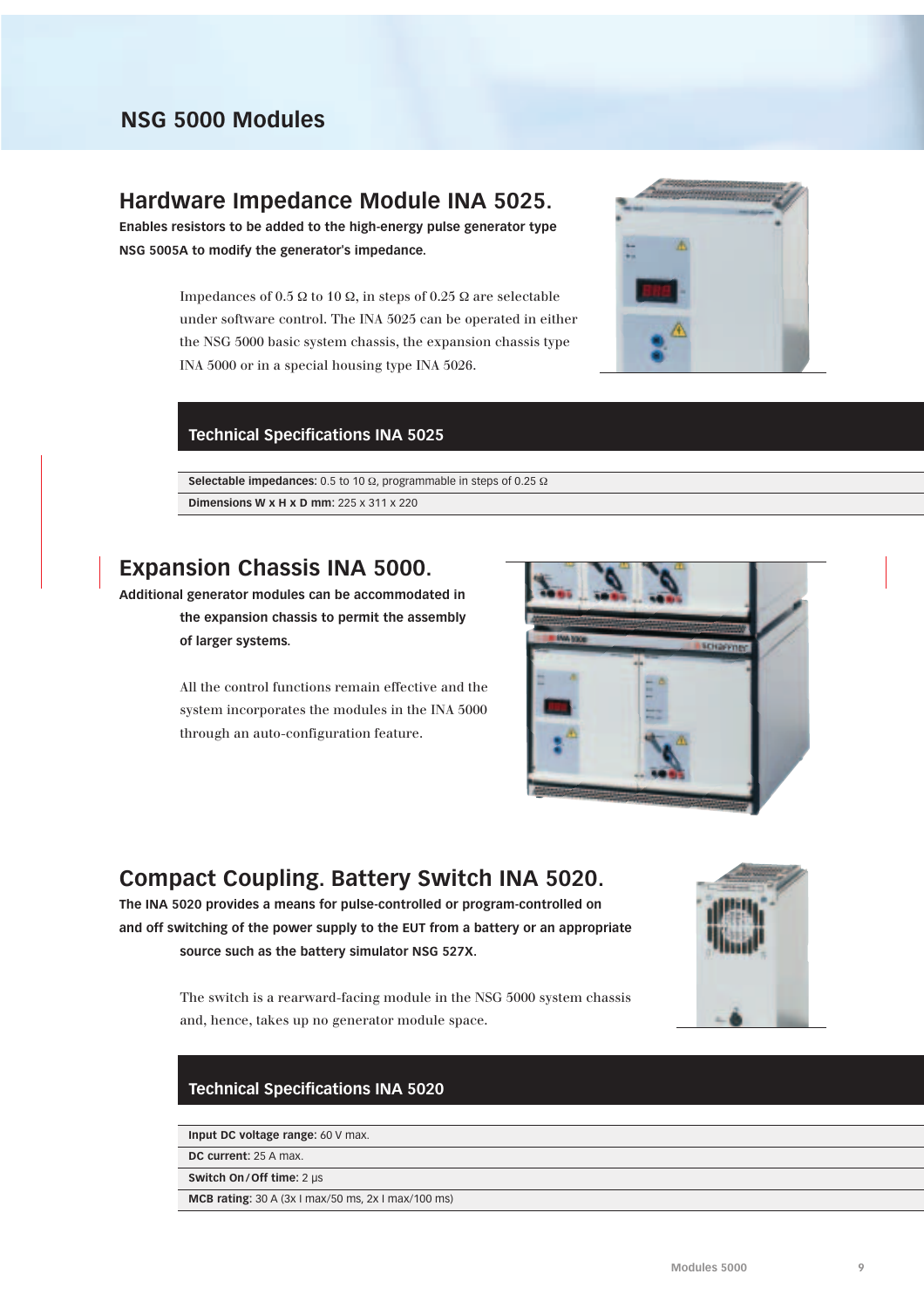## **ISO Pulse 4 and 2b. Pulse 4 and 2b Driver Board INA 5027. This driver**

**board is required to control external sources for the simulation of the pulse 4 and pulse 2b voltage variation as specified by ISO and SAE.**

When more complex and freely programmable voltage variations are required, the System NSG 5200 should be used.



Simple ISO-type pulse 4 and 2b are programmable in the most cost-effective way.

## **42 Volt High Current Coupler CDN 5010A**

**There is considerable progress in the 42 Volt vehicle supply concept and hybrid 14V/42V installations that will soon be market-ready. The need for higher power devices is also developing in step with the introduction of the higher supply voltage. The permissible EUT voltage of 60V for the basic NSG 5000 system chassis at 25A is sufficient for many applications concerning component**

**and sub-assembly tests. The System 5000 can be expanded with a high current coupler for pulse tests on installations with a high current requirement.**

> The high current coupler type CDN 5010A, equipped





with both a switch and decoupling

filter rated at 60V and 60A, is controlled by the system controller. The pulses are fed to the CDN 5010A via a cable from the output on the generator module in the System NSG 5000 and are superimposed on the battery voltage. All the functions, such as battery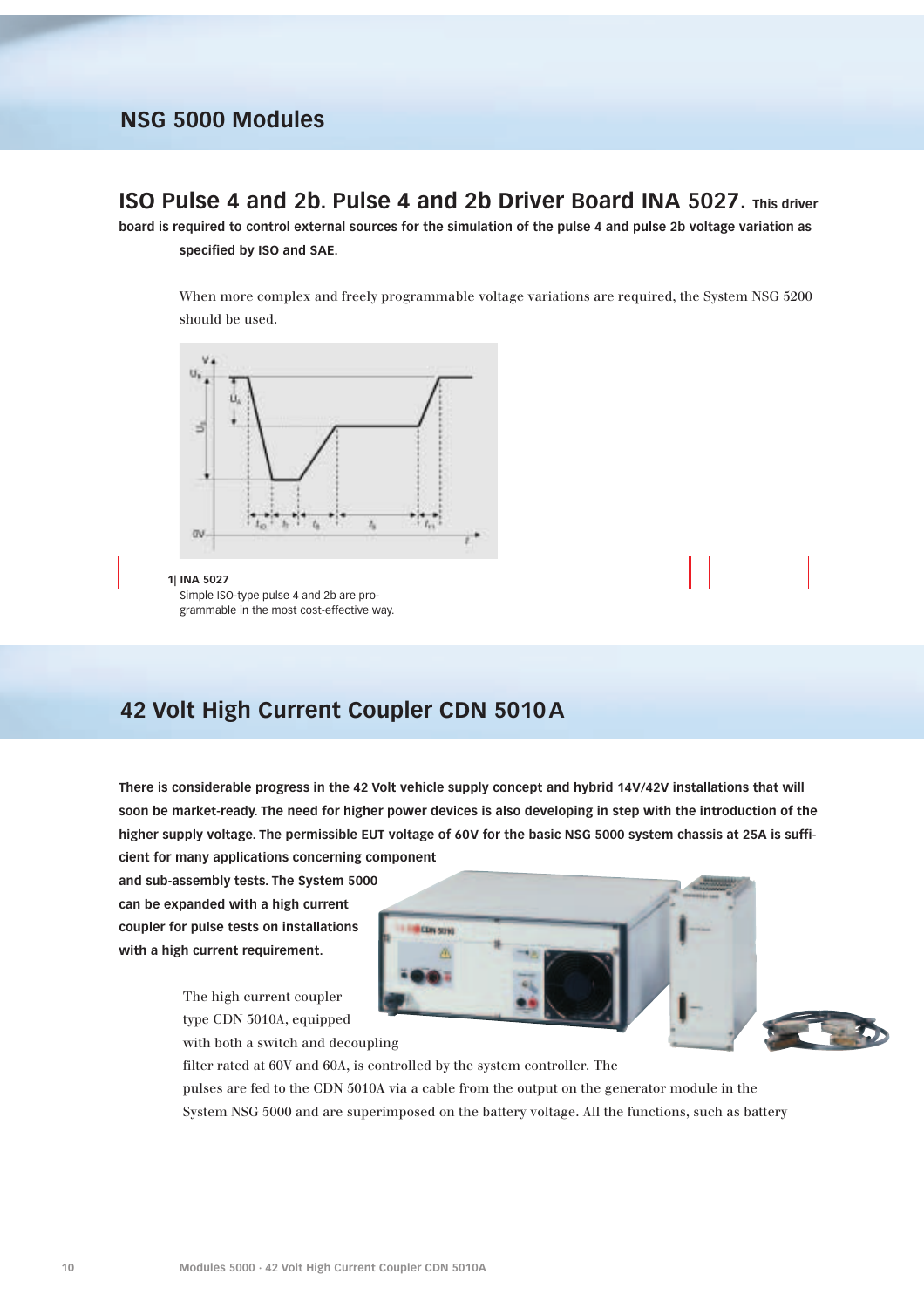switch off before pulse triggering, etc, are also applied to the high current path and are controlled by the software in an unmodified manner. Other coupling devices are also available.

### **Technical Specifications CDN 5010A High Current Coupler**

**Instrument power supply:** 100 to 120 Vac ± 10%, 47 – 63 Hz · 220 to 240 Vac ± 10%, 47 – 63 Hz

**EUT power supply:** From an external source, 60 Vdc/60 A max. continuous, Switching under software control, 60 A MCB

**Peak current:** 3x I max/50 ms, 2x I max/100 ms

**Dimensions:** 19" benchtop housing, can also be rack-mounted

**The coupling clamp CDN 500 is manufactured exactly in accordance with the drawings and specifications of IS0 7637-3 for Test Pulses a and b. It is, above all, the fast nanosecond pulse bursts (ISO 3a and 3b) that are injected on cable runs. The characteristic impedance of the unit is 50**Ω**.**

The CDN 500 coupling clamp is connected to the generator via a coaxial cable. The far side of the clamp must be terminated with a  $50\Omega$  load resistor. A suitable terminating load is available as an accessory under the type number INA 5030, which also provides a measurement out-

put via a 40dB attenuator. The coupling clamp will accept ribbon

cables as well as round cables of up to 40mm diameter. The effective coupling capacitance depends on the cross section and the material of the cable used; a typical value being around 100pF.



### **Technical Specifications CDN 500**

| Typical coupling capacitance: 100 pF approx. (200 pF max.)                                                 |
|------------------------------------------------------------------------------------------------------------|
| <b>Active length: 1000 mm (39")</b>                                                                        |
| Diameter of round cables: 40 mm (1.6") max.                                                                |
| Breakdown voltage: >500 V                                                                                  |
| Characteristic impedance: $50 \Omega \pm 10\%$                                                             |
| <b>Connectors:</b> 50 $\Omega$ BNC (1 each side)                                                           |
| <b>Dimensions L x W x H mm:</b> 1300 x 300 x 106 (51.2 x 11.8 x 4.2")                                      |
| Weight: $11.5$ kg (25 lbs) approx.                                                                         |
| <b>Construction:</b> Brass, with plated surface; coupling panel with roller hinges for precise positioning |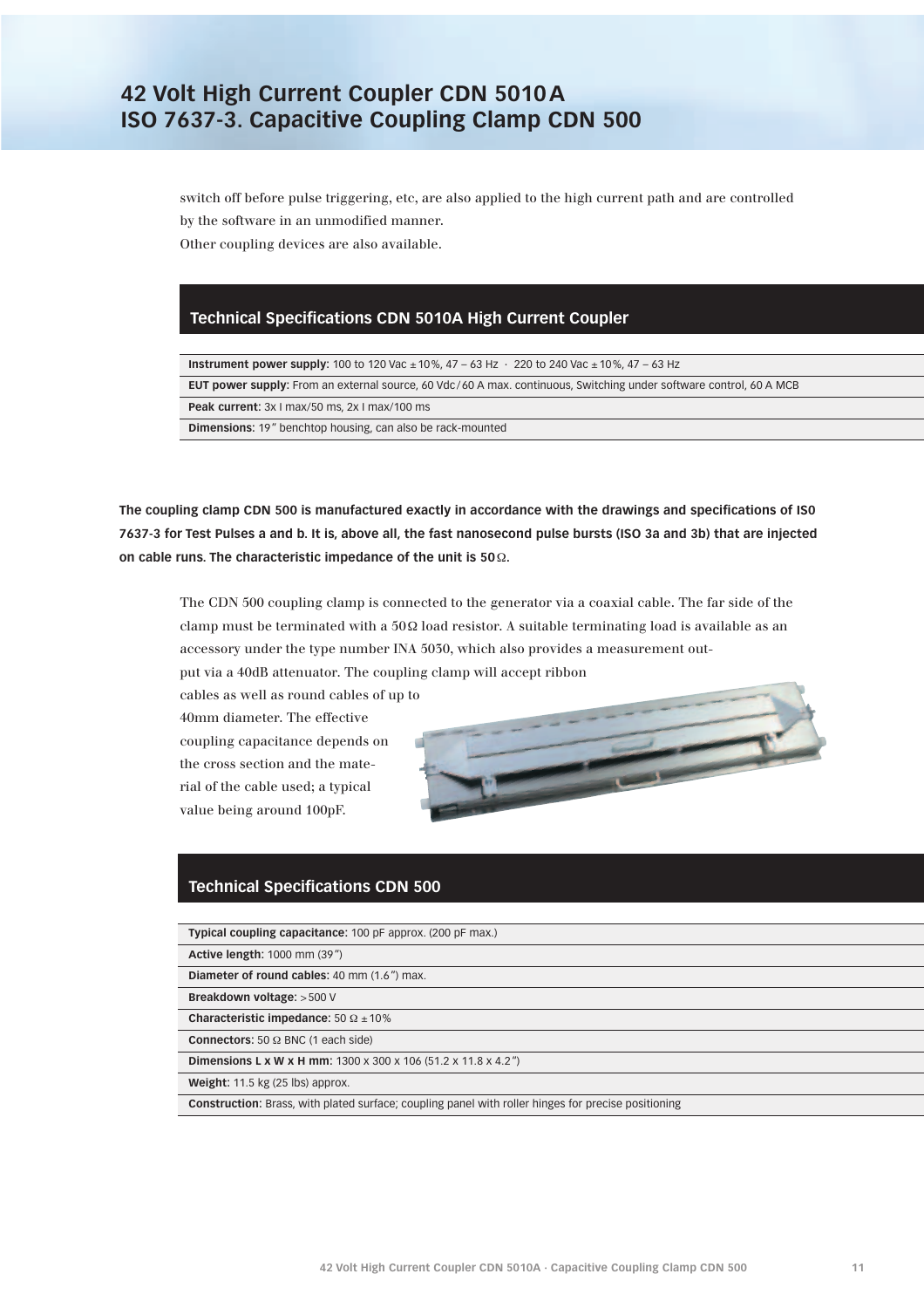# **Complex Voltage Variations, Magnetic Field Test, Sinusoidal Burst with System NSG 5200**

**A complementary system is available that is optimally designed to cope with the demands imposed by the newer and multiple requirements met today especially in matters of voltage variation. Again, great importance is placed on modularity to ensure that systems can be ideally configured, expansions are possible at any time and a solid platform is provided to cater for future developments in this test area. Utilizing the only automotive EMC specific synchronized, multi-channel function generator in the world, the software integrates the various**

**system components seamlessly into the overall system concept with uniform operating procedures and user guidance together with a comprehensive test result reporting facility.**

#### **NSG 5200 Concept**

A 19" system chassis serves as the basis for all test configurations. Control of the chassis is performed by a controller module that takes care of communication with the PC and serves the bus to which all modules have access. All the generators and function units are designed for plug-in mounting in the front of the chassis. As a result, all the connections to the EUT and to the sources are brought out on the front to the test fixture and the

unit under test. Where necessary, the individual modules are further modularised through a concept of motherboards and plug-in functional units.

#### **Typical Configurations:**

The modular instruments can be used either as freestanding units or they can be installed in a 19" rack/cabinet. Schaffner offers instrument housings with suitable internal cabling and mains control panel as accessories. Starting with three basic configurations, the rack systems are configured and equipped in accordance with each customer's specifications. Due to Schaffner's modular concept, new pulses can be quickly implemented using our "Gemini" technology. Modular and flexible test systems equal protection at investment for the user.

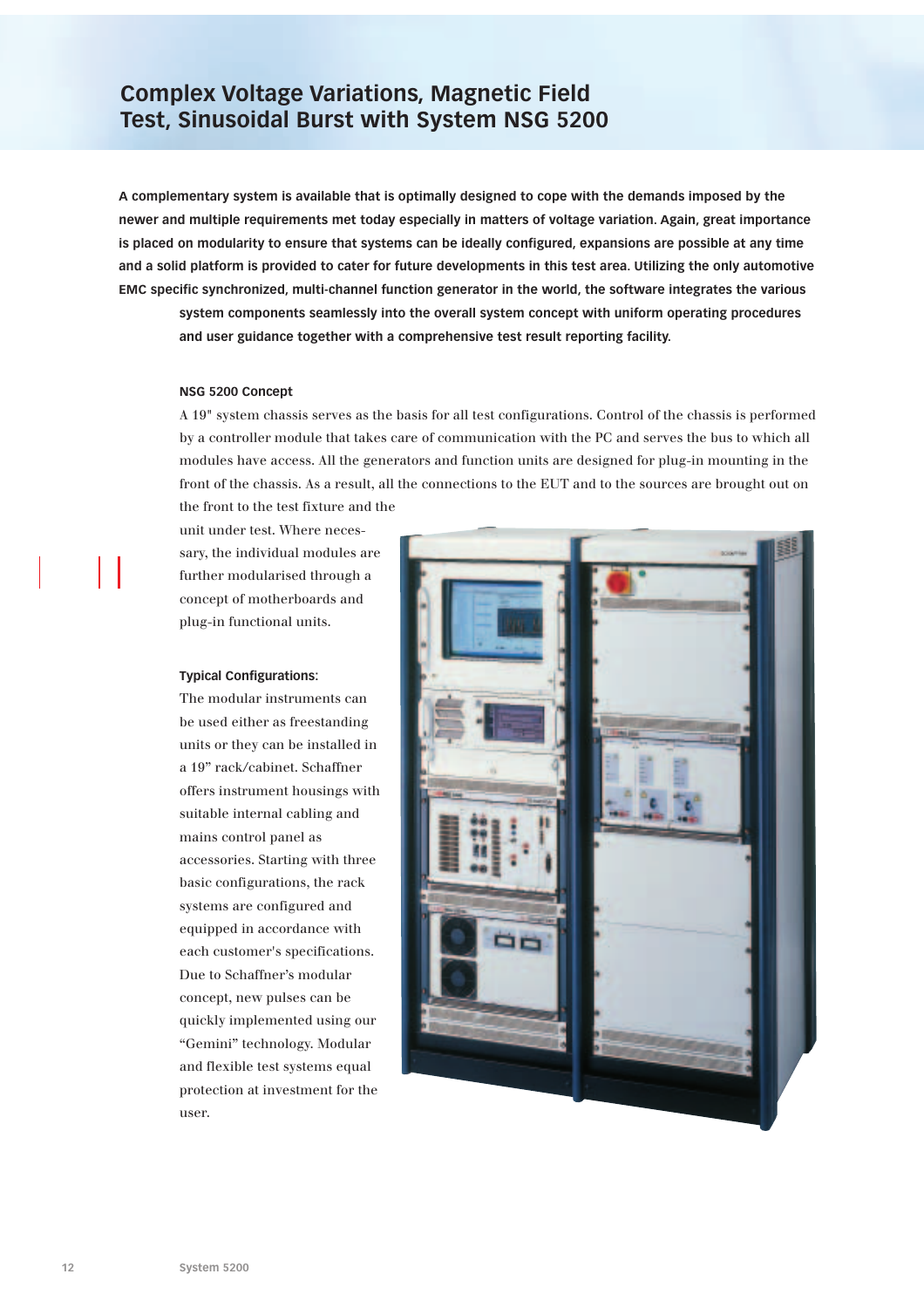**NSG 5200. Designed to be used either alone or in combination with an NSG 5000 system, the NSG 5200 is designed to simulate events that include voltage dropouts, sine waves and other events superimposed on the automotive battery: Dips and Drops, Starting Profiles, and Sinusoidal Noise. Additionally, the NSG 5200 may be configured for magnetic field immunity testing. A basic configuration of the NSG 5200 would be with one**

**ARB 5220, the world leader in automotive specific function generators. Additional capability may be added using any of the modules on the following pages.**

The NSG 5200 is also the leader in synchronized ARB events, such as Power Cycling Tests (on up to four ARBs) as required by various standards such as CI 230 defined in the Ford ES-XW7T-1A278-AB and -AC standards.



**Basic Chassis NSG 5201 and NSG 5202. The 19" basic chassis contains all the power supply components and, if required, the burst-transformer, the rear-facing fans, the control and signal bus boards as well as the common inputs and outputs for the safety circuits and signals for the expanded control and monitoring of the test procedures.**

The CAN-bus, already well known in automotive technology circles, is used as the system bus. Additionally, the NSG 5202 contains the transformer sub-assembly required for conducted sine wave tests required by SAE and others. A chassis type NSG 5201 can also have this transformer sub-assembly added subsequently at any time by a Schaffner Service Center.

### **Technical Specifications NSG 5200**

| AC Operating Voltage & Frequency Ranges: 100 V / 120 V / 220 V / 240 V 47 – 63 Hz                    |
|------------------------------------------------------------------------------------------------------|
| <b>Dimensions:</b> 19" desktop housing (rack mountable) $\cdot$ Height 33 cm (13") Depth 51 cm (20") |
| <b>Rack Weight:</b> 18 kg (NSG 5201) $\cdot$ 26 kg (NSG 5202)                                        |
| Safety Interlocks: Yes                                                                               |
| Auxiliary Input Signals: DUT FAIL / EXT / PAUSE / RESUME                                             |
| <b>Auxiliary Output Signals: CRO-TRIG / TEST-END</b>                                                 |
|                                                                                                      |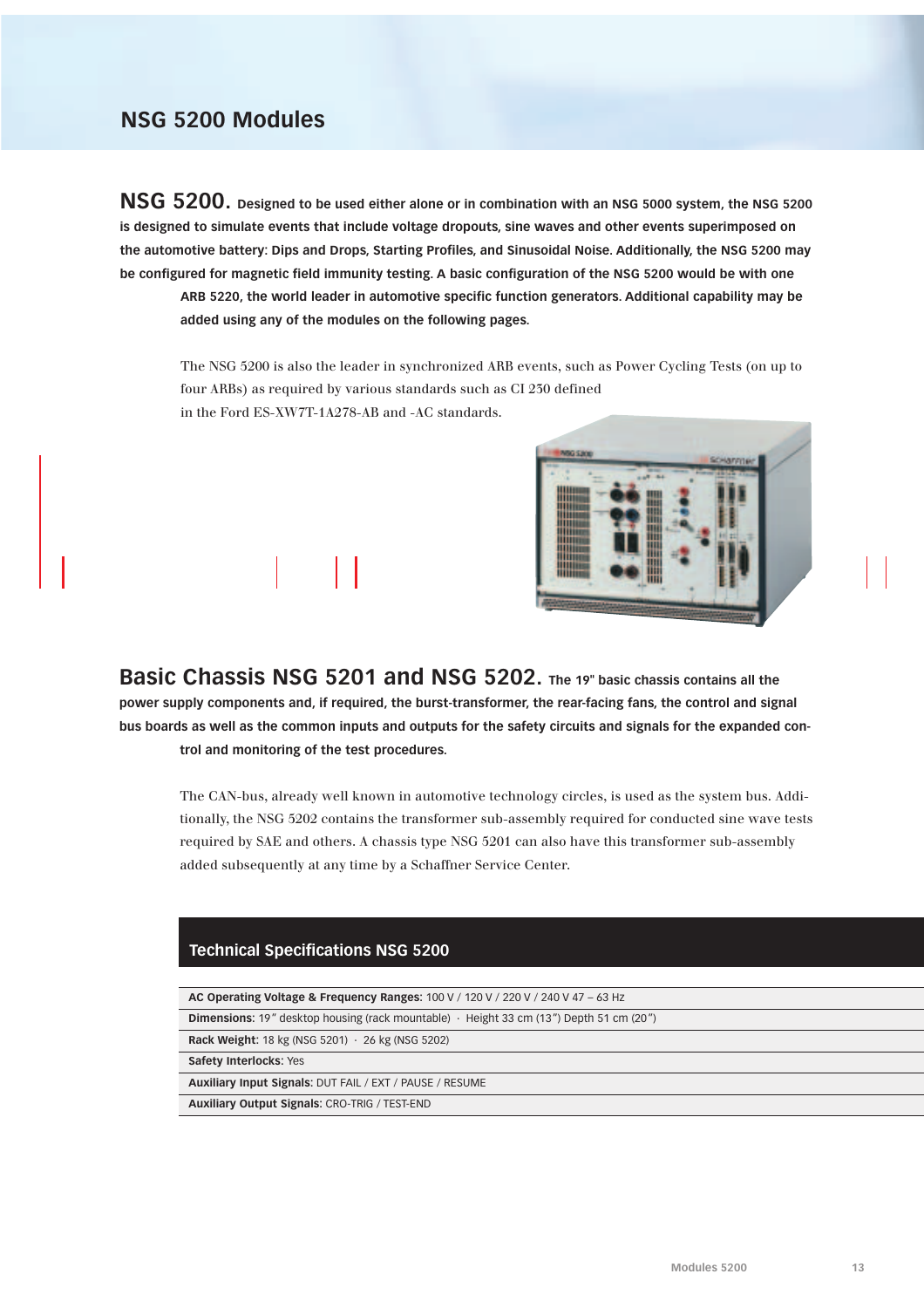**Dips and Drops – DC Switch DCS 5230. The DCS 5230 switches the voltage source through to the EUT connection under program-control. The primary input and the auxiliary connection enable two sources to be used. The DCS switching capacity of 70V/75A is capable of coping with high power requirements and is ready for the 42V era.**

The selectable switching conditions are:

Output (EUT) – To primary source

- To auxiliary source
- Switched off (open)
- Dip and drop from primary to auxiliary source and back again
- To primary source with 2Ω extra impedance (SAEJ1113-11 pulse 2b)

Current and voltage at the output can be measured at any point during a test and be recorded in the test report. Due to the rapid switching times, the requirements of every standard that calls for drop-outs and voltage jumps in the µs range can be fulfilled by using a battery simulator and an auxiliary source.



### **Technical Specifications DCS 5230**

| Primary Input Voltage: -4 V to 70 V                               |
|-------------------------------------------------------------------|
| <b>Current:</b> 0 to 75 A (derate for inductive loads $>$ 300 mH) |
| Voltage Drop: 1 V max @ 75 A                                      |
| Auxiliary input voltage: 0 to 70 V                                |
| Current: $0$ to 75 A                                              |
| Switch time ON: $0.2$ to $1.5$ $\mu s$                            |
| <b>OFF:</b> 0.5 to 1.5 µs (13.5 to 0 V, 1 K $\Omega$ load)        |
| <b>Pulse 2 output impedance:</b> approx. 2 $\Omega$               |
| <b>Overvoltage protection: 75 V</b>                               |
| <b>Overcurrent protection: &gt; 75 A</b>                          |
| Module width: 40 HP                                               |

**Controller CTR 5210. The controller controls all the addressing, real-time and synchronisation tasks on the CAN-bus as well as maintaining communication with the PC and, hence, with the AutoStar user-software.**



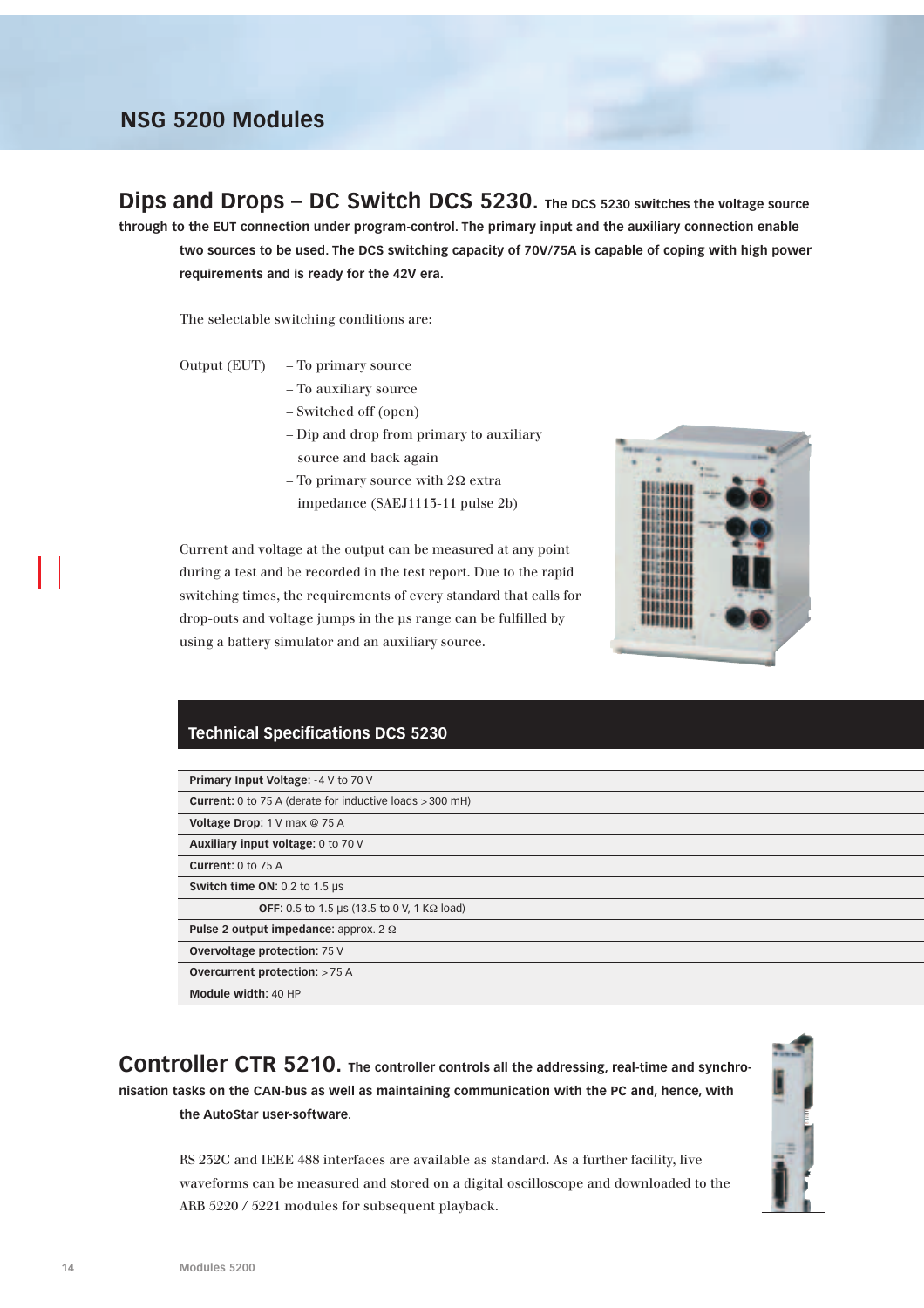#### **Technical Specifications CTR 5210**

**Module width:** 8HP

**Control Bus:** CAN

**Interfaces:** IEEE 488 (GPIB) & RS 232 (recommended only for special applications or debugging)

**POWEr Amplifier AMP 5240.** Up to ±15 V and 5 A can be delivered by the power amplifier **module, which means that for many applications – namely for component and subassembly testing – the use of an external battery simulator is unnecessary.**

The frequency range and bipolarity ensure that the module will find a wide range of applications. The EUT current can be measured and a program-controlled current limit can be specified. The AMP 5240 also serves as a power driver for the electromagnetic coils used in magnetic field tests and as an amplifier for conducted sine wave tests. Separate current measurements for the two types of tests ensure correct control of the test conditions.



#### **1| AMP 5240**

Compact amplifier available for small EUT's.

### **Technical Specifications AMP 5240**

| <b>Operating Modes: Constant Voltage / Constant Current</b> |
|-------------------------------------------------------------|
| Output Voltage: $-15$ to $+15$ V                            |
| <b>Resolution: 0.1 V</b>                                    |
| Accuracy: $\pm 0.1$ V                                       |
| <b>Current:</b> $-5$ to $+5$ A                              |
| Impedance: $0.5 \Omega$                                     |
| <b>Current limit Range: 0.1 to 5 A</b>                      |
| <b>Resolution: 0.1 A</b>                                    |
| Accuracy: $\pm 0.1$ A                                       |
| Frequency Range: DC to 320 kHz                              |
| <b>Resolution:</b> $\pm$ (0.1% + 1 Hz)                      |
| <b>Accuracy:</b> $\pm (0.1\% + 1 \text{ Hz})$               |
| Short circuit protection: Yes                               |
| Module width: 20 HP                                         |
|                                                             |

#### **Magnetic Field Tests**

The 5200 system configuration is expanded by the addition of magnetic field antennae for the execution of magnetic field tests. Either simple current loops or Helmholtz coils are used depending on the relevant test standard. The AMP 5240 is equipped with a control input for the connection of a magnetic field measuring sensor for the precise regulation of the field generated.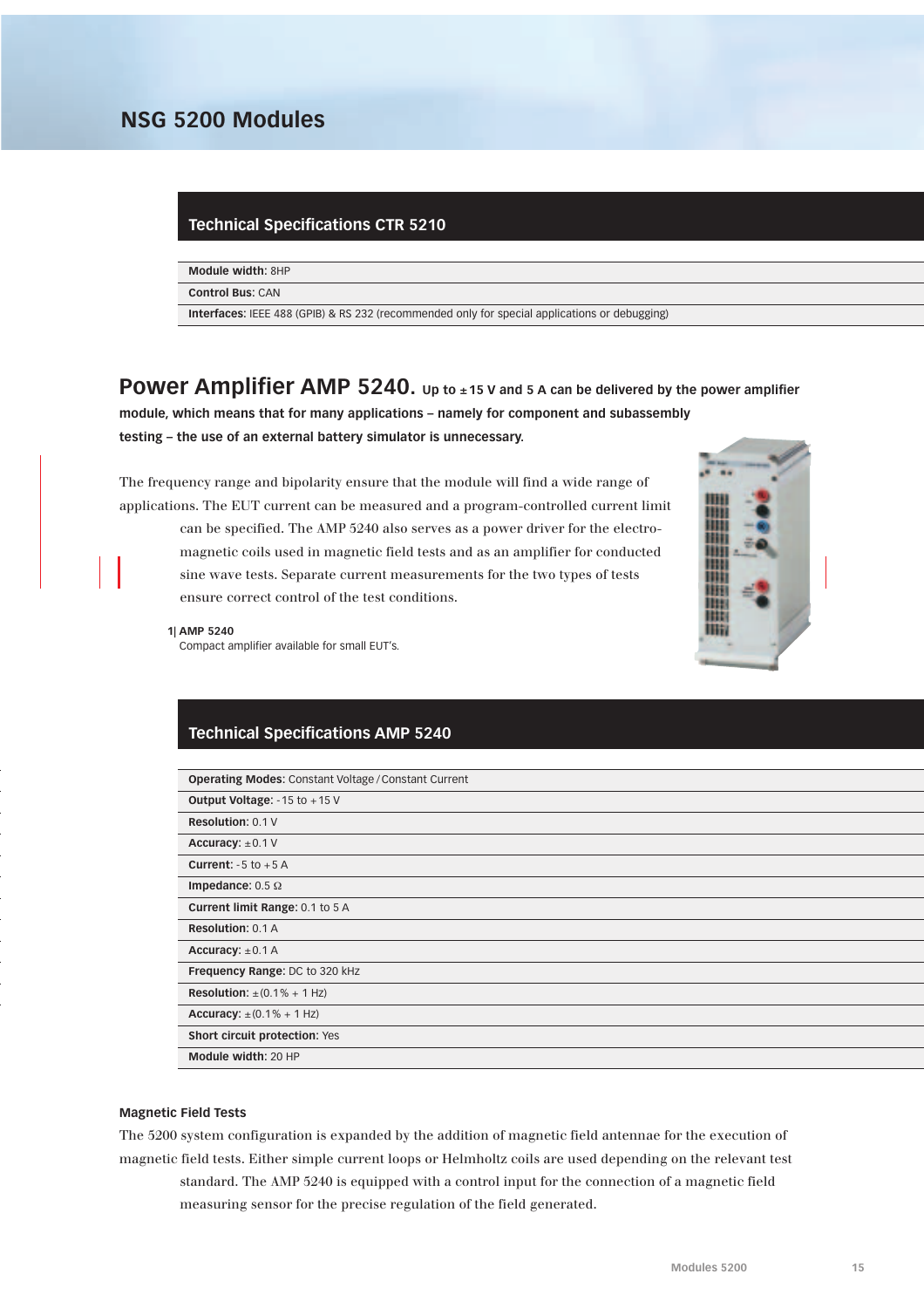**Conducted Sine Waves CSW 5250. Conducted sinusoidal shaped interference simulations are described in various standards with differing conditions pertaining to them.**

The CSW 5250 module contains the necessary circuitry for pulse superimposition, selectable impedances and the connection mechanism to the transformer as required by SAE J 1113/11 etc.

### **Technical Specifications CSW 5250**

**Transformer frequency:** 30 – 250 kHz **Resolution:** 1 Hz

**Accuracy:**  $\pm(1\% + 1\text{ Hz})$ 

**Current:** -5 to +5 A

**Source impedance:** < 0.5 Ω **Battery DC current:** 0 to 25 A

**Transformer turns ratio:** 2 : 1

**Connection:** Positive or negative lead

**Bypass capacitor, switchable:** 100 µF

**MCB protection:** 25 A

**Module width:** 8 HP

**Function Generators ARB 5220 /ARB 5221. The function generator is used universally throughout the System NSG 5200 for the control of sources, battery simulators and amplifiers.**

The task definition in the Autostar application software specifies the necessary voltage/ frequency conditions. The controller converts this information into algorithms for the ARB (arbitrary waveform

generator), which creates an image of the requirements in its own processor and memory and then generates the output signals for the addressed power modules during the test run. All the requisite waveforms can be created numerically from the basic functions. By loading a bit map, e.g. a table of results from a storage oscilloscope or Microsoft ® Excel, the ARB also generates waveforms that can be difficult to describe mathematically.

### **Technical Specifications ARB 5220 / ARB 5221**

**Basic functions:** SINE, TRIANGLE, SQUARE, RAMP (Including DC)

**Ramping Capabilities:** Amplitude, Frequency, DC offset

Every card incorporates a second channel for the control of an auxiliary source with a programmable, steady state voltage as well as an output for current limiting one of the sources. The main output signal consists of analogue voltage of -10 to +10 V – a standard that is used by the majority of voltage sources. Limits are only imposed by the sources used for a particular application.



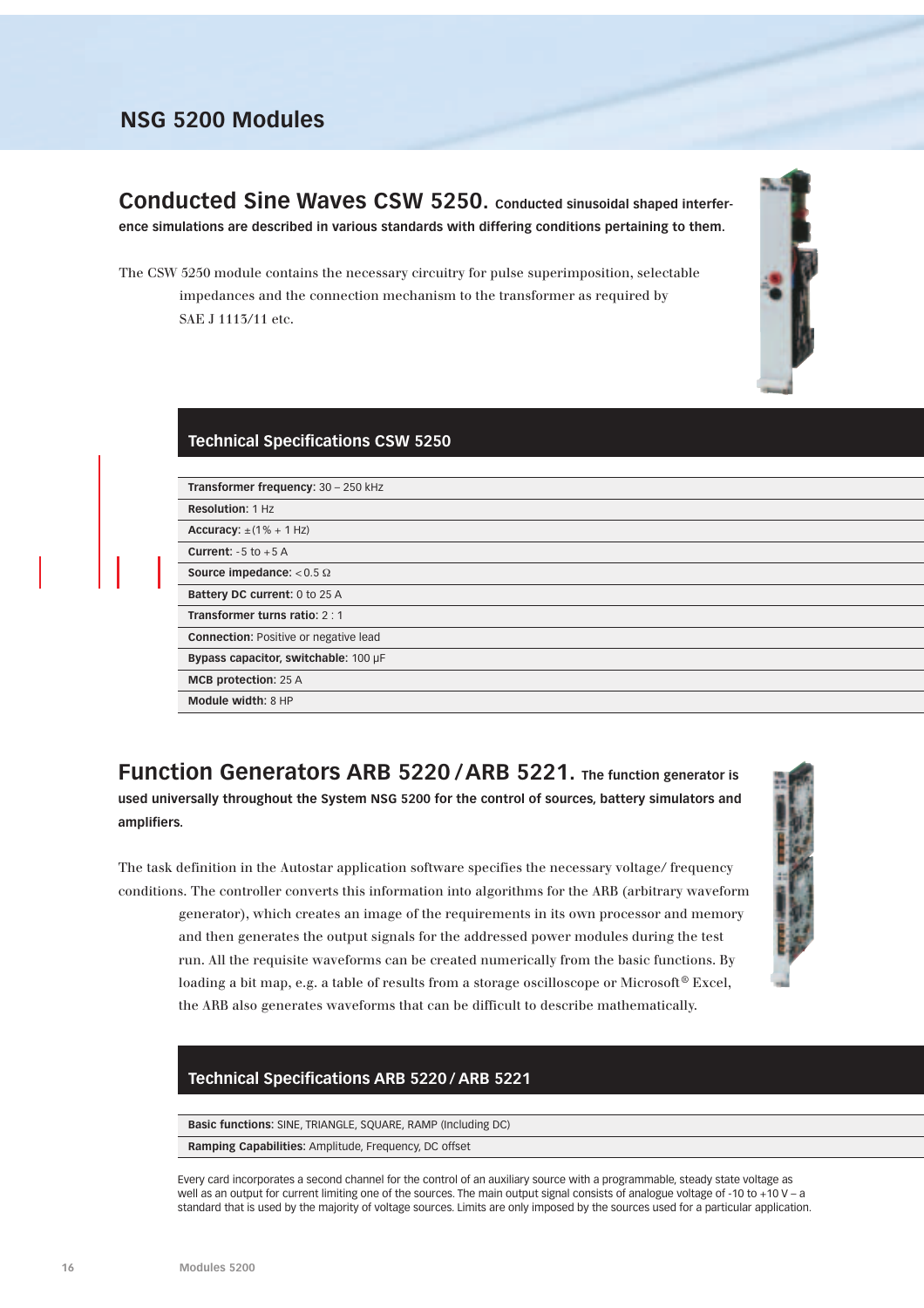**ARB 5220. The ARB 5220 is a module equipped with a function generator board. A second board can be added subsequently at any time. The ARB 5221 is delivered equipped with two function generators.**

Two of these modules can be used in a system, i.e. up to four function generators are available to control the relevant number of sources. All the generators used are programmed separately and run synchronously based on a master-slave relationship.

### **Technical Specifications ARB 5220**

| <b>Output Voltage:</b> $-10$ to $+10$                                       |
|-----------------------------------------------------------------------------|
| Resolution: 10 mV                                                           |
| Accuracy: $\pm$ 10 mV                                                       |
| Impedance: 10 $\Omega$                                                      |
| Short circuit protection: Yes                                               |
| <b>Standard Segment types:</b> Sine, Square, Triangle & Ramp (including DC) |
| Number of segments per waveform: 1 to 100                                   |
| Frequency range Sine: DC - 320 kHz                                          |
| Square /Triangle: DC - 320 kHz                                              |
| Frequency resolution: 0.01 Hz                                               |
| Amplitude& offset ramping: Linear                                           |
| Frequency ramping Sine/ Square/ Triangle: Linear, Log (Base 10)             |
| <b>Phase angle:</b> 0 to 360° in 15° steps                                  |
| Rectification: None, Positive, Negative                                     |
| Test duration: 1 ms to 100 hours, 1 to 9999 cycles                          |
| Module width: 4 HP                                                          |
| Memory for oscilloscope capture or imported excel or text files: 80 KB      |

# **NSG 5200 System Configurations**

## **NSG 5200 System Configurations.**

#### **Voltage variation configuration:**

NSG 5201 / CTR 5210 / ARB 5220 / DCS 5230 / Autostar software / Battery Simulator eg. NSG 5004

#### **Pulsed magnetic configuration:**

NSG 5201 / CTR 5210 / ARB 5220 / DCS 5230 / AMP 5240 / Autostar software / Magnetic coil

#### **Conducted sine wave configuration:**

NSG 5202 / CTR 5210 / ARB 5220 / DCS 5230 / AMP 5240 / CSW 5250 / Autostar Software / NSG 5004 or other DC source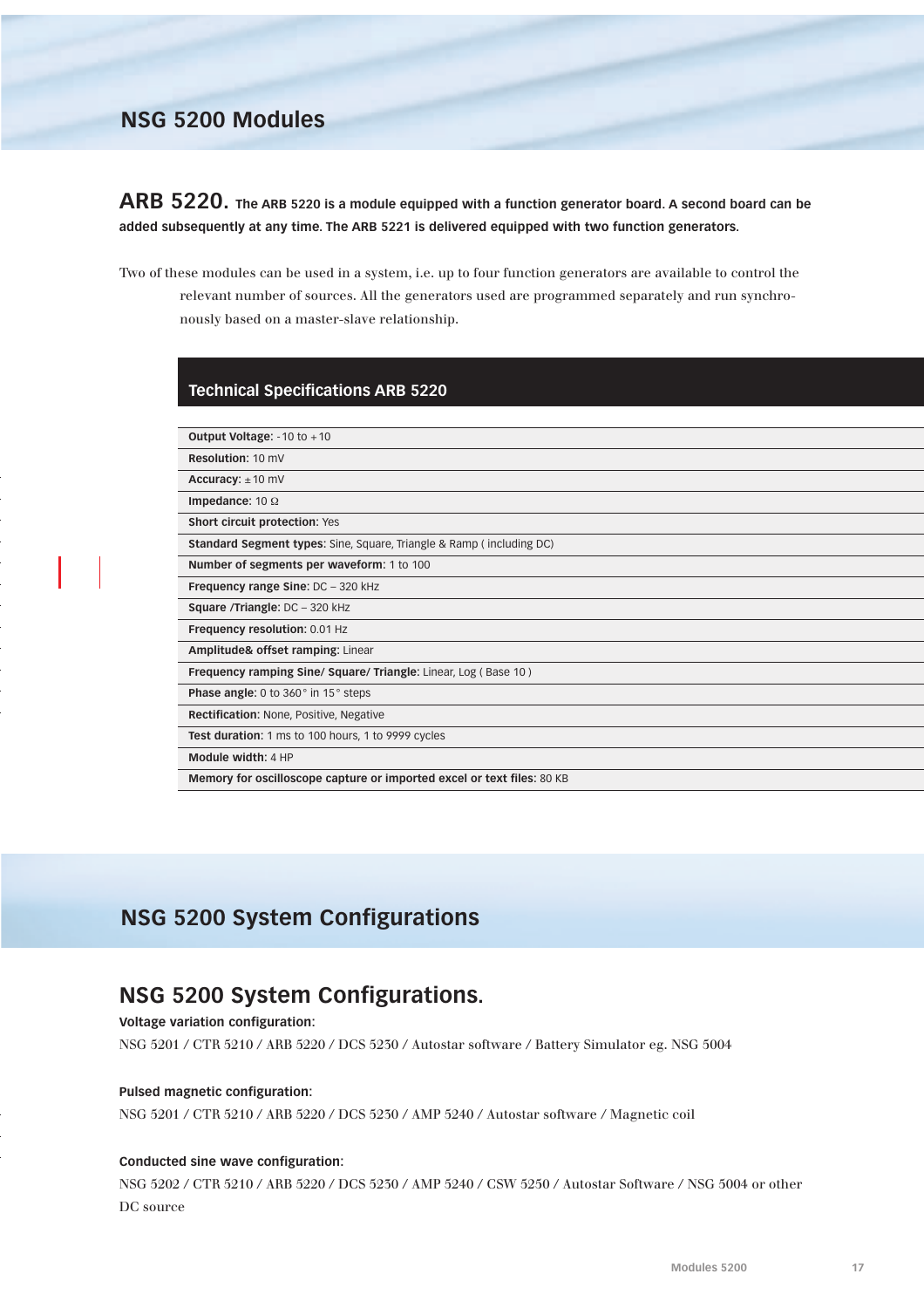## **AutoStar™ Software**

**AutoStar is more than just an operating program for test routines - it is, in fact, a Test Management Platform. Based on the concept of an open system, it integrates all the generators and other circuitry present in the installation into a consistent presentation and a uniform graphical user interface. Additional components can be incorporated as required through the support of 'Active-X' elements and drivers. AutoStar presents the operator with a clear, structured, visual interface with menu bars, test lists, test sequence information and, when appropriate, with graphical pulse representations.**

The test management platform AutoStar sends strings of commands to the system chassis control computer, receives test and measurement data for further processing and undertakes all necessary coordination tasks. All hardware associated tasks, together with time-critical and safety related control matters, are managed at the chassis controller level.

Graphical presentations are particularly informative in applications with complex supply voltage variations. The linear or logarithmic scaling and a zoom function ensure a clear overview of the whole test sequence and an opportunity to check details.



#### **1| AutoStar**

#### **Test program**

Test programs are grouped together as follows: Pulse 1, 2, 3 and 6 Load dump (Pulse 5 and 5b) Supply voltage variations type Pulse 4, Dips and Drops, Pulse 2b Other special tests (Gemini and others) Power Magnetics Conducted Sine Waves Oscilloscope capture Text or Excel Import

The test library contains not only the pre-programmed test routines in accordance with international standards such as ISO and SAE, but also test conditions that conform to manufacturers' in-house standards. The user can implement these tests directly, modify them and store them under a new designation or create new test definitions from the ground up and include them in the list as well.

AutoStar includes unmatched flexibility for arbitrary functions.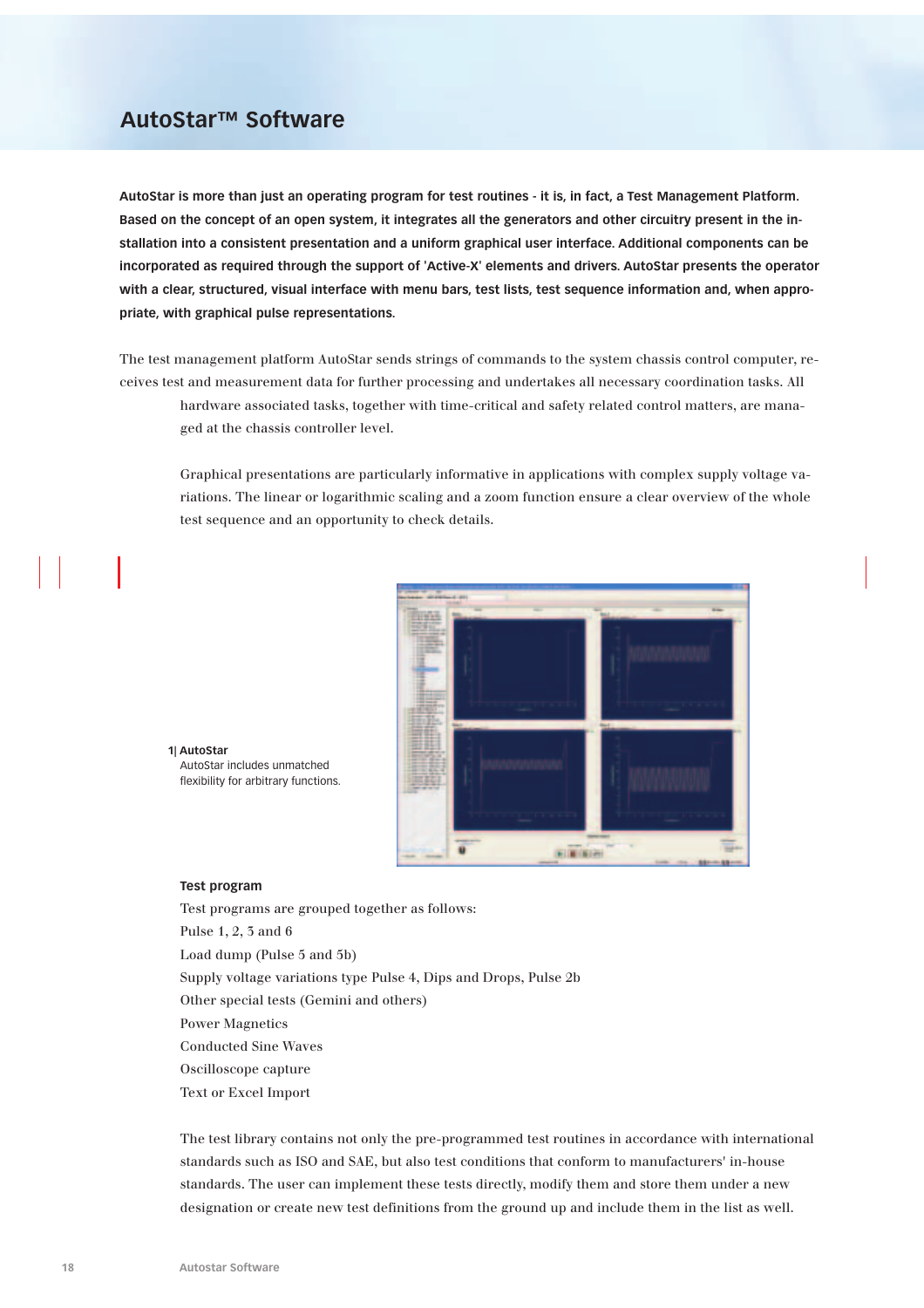## **AutoStar™ Software**

Sequences consisting of tests of the same or differing categories can be arbitrarily merged and then also be stored for later use. The user-guidance facility contains not only information regarding limiting values but also a protective feature against prohibited parameter combinations with appropriate warning flags.

#### **Test Evaluation and Reporting**

Reports concerning individual tests and test sequences are produced automatically and are in a form which can be used for technical files and quality assurance documents. The user is provided with a range of editable fields for remarks and specification of the task in hand. The test data and results are stored in a database form that can be retrieved by macro- programming into applications such as WORD, Excel, Access, etc.

#### **Auto-configuration**

At start-up, the software automatically detects and recognises the generators and other elements that are present in the system. This auto-configuration feature provides the user with all the available functions automatically.

| <b>Similar</b><br><b>Isrical Provider</b><br>Trat: Exprimered week :<br><b>Sar Francisco Cast</b> /<br><b>Limited</b><br><b>Little</b><br>THE WAY FOR THE T<br><b>Count I</b><br><b>START START</b><br><b>BABLE</b><br><b><i><u>Instruction</u></i></b><br><b>The Second</b><br>₽<br><b>Industrial</b><br>m<br>m<br>w<br><b>Limit</b><br>is en<br>Ш<br><b>Barker</b><br>珊<br><b>L'antoni Luogo</b><br>Łю<br><u><b>Conserved &amp; constrainers</b></u><br><b>Business</b><br>٠<br><b>Black</b><br><b>Formal for</b> | <b>III</b> schaffner<br><b>Autostar Test Report</b><br>٠<br><b>Taky/Ree Dist</b><br>Rational D<br><b>MAPY Normalize</b><br><b>Derabate</b><br>No-Roomerse to commercial<br>San 19-24-0000 - Texas 19-24-25<br>antalettestan |  |  |  |
|---------------------------------------------------------------------------------------------------------------------------------------------------------------------------------------------------------------------------------------------------------------------------------------------------------------------------------------------------------------------------------------------------------------------------------------------------------------------------------------------------------------------|-----------------------------------------------------------------------------------------------------------------------------------------------------------------------------------------------------------------------------|--|--|--|
|                                                                                                                                                                                                                                                                                                                                                                                                                                                                                                                     | <b>FIRMING TANK!</b>                                                                                                                                                                                                        |  |  |  |
|                                                                                                                                                                                                                                                                                                                                                                                                                                                                                                                     | <b>Equipment Tensil</b> 1                                                                                                                                                                                                   |  |  |  |
|                                                                                                                                                                                                                                                                                                                                                                                                                                                                                                                     |                                                                                                                                                                                                                             |  |  |  |
|                                                                                                                                                                                                                                                                                                                                                                                                                                                                                                                     |                                                                                                                                                                                                                             |  |  |  |
|                                                                                                                                                                                                                                                                                                                                                                                                                                                                                                                     |                                                                                                                                                                                                                             |  |  |  |
|                                                                                                                                                                                                                                                                                                                                                                                                                                                                                                                     |                                                                                                                                                                                                                             |  |  |  |
|                                                                                                                                                                                                                                                                                                                                                                                                                                                                                                                     | Total Rayman                                                                                                                                                                                                                |  |  |  |
|                                                                                                                                                                                                                                                                                                                                                                                                                                                                                                                     |                                                                                                                                                                                                                             |  |  |  |
|                                                                                                                                                                                                                                                                                                                                                                                                                                                                                                                     |                                                                                                                                                                                                                             |  |  |  |
|                                                                                                                                                                                                                                                                                                                                                                                                                                                                                                                     |                                                                                                                                                                                                                             |  |  |  |
|                                                                                                                                                                                                                                                                                                                                                                                                                                                                                                                     |                                                                                                                                                                                                                             |  |  |  |
|                                                                                                                                                                                                                                                                                                                                                                                                                                                                                                                     |                                                                                                                                                                                                                             |  |  |  |
|                                                                                                                                                                                                                                                                                                                                                                                                                                                                                                                     |                                                                                                                                                                                                                             |  |  |  |
|                                                                                                                                                                                                                                                                                                                                                                                                                                                                                                                     |                                                                                                                                                                                                                             |  |  |  |
|                                                                                                                                                                                                                                                                                                                                                                                                                                                                                                                     |                                                                                                                                                                                                                             |  |  |  |
|                                                                                                                                                                                                                                                                                                                                                                                                                                                                                                                     |                                                                                                                                                                                                                             |  |  |  |
|                                                                                                                                                                                                                                                                                                                                                                                                                                                                                                                     |                                                                                                                                                                                                                             |  |  |  |
|                                                                                                                                                                                                                                                                                                                                                                                                                                                                                                                     |                                                                                                                                                                                                                             |  |  |  |
|                                                                                                                                                                                                                                                                                                                                                                                                                                                                                                                     |                                                                                                                                                                                                                             |  |  |  |
|                                                                                                                                                                                                                                                                                                                                                                                                                                                                                                                     |                                                                                                                                                                                                                             |  |  |  |
|                                                                                                                                                                                                                                                                                                                                                                                                                                                                                                                     |                                                                                                                                                                                                                             |  |  |  |
|                                                                                                                                                                                                                                                                                                                                                                                                                                                                                                                     |                                                                                                                                                                                                                             |  |  |  |
|                                                                                                                                                                                                                                                                                                                                                                                                                                                                                                                     |                                                                                                                                                                                                                             |  |  |  |
|                                                                                                                                                                                                                                                                                                                                                                                                                                                                                                                     |                                                                                                                                                                                                                             |  |  |  |
|                                                                                                                                                                                                                                                                                                                                                                                                                                                                                                                     | <b>East of Test Visita</b> ge                                                                                                                                                                                               |  |  |  |
|                                                                                                                                                                                                                                                                                                                                                                                                                                                                                                                     | <b>Limited St</b>                                                                                                                                                                                                           |  |  |  |
|                                                                                                                                                                                                                                                                                                                                                                                                                                                                                                                     |                                                                                                                                                                                                                             |  |  |  |
|                                                                                                                                                                                                                                                                                                                                                                                                                                                                                                                     |                                                                                                                                                                                                                             |  |  |  |
|                                                                                                                                                                                                                                                                                                                                                                                                                                                                                                                     |                                                                                                                                                                                                                             |  |  |  |
|                                                                                                                                                                                                                                                                                                                                                                                                                                                                                                                     |                                                                                                                                                                                                                             |  |  |  |

#### **1| Reporting** Reports can be configured by the user for logo and company, EUT information, etc.

#### **2| AutoStar**

AutoStar also includes the most flexible user interface for transient tests.



### **Requirements**

**Recommended System Requirements:** Pentium III 400 MHz, 128MB RAM

**Minimum System Requirements:** Pentium II 233 MHz, 64 MB RAM, 100MB Hard Disk Space, Resolution 1024x768

**Operating Systems:** Windows 98, Windows 2000, Windows XP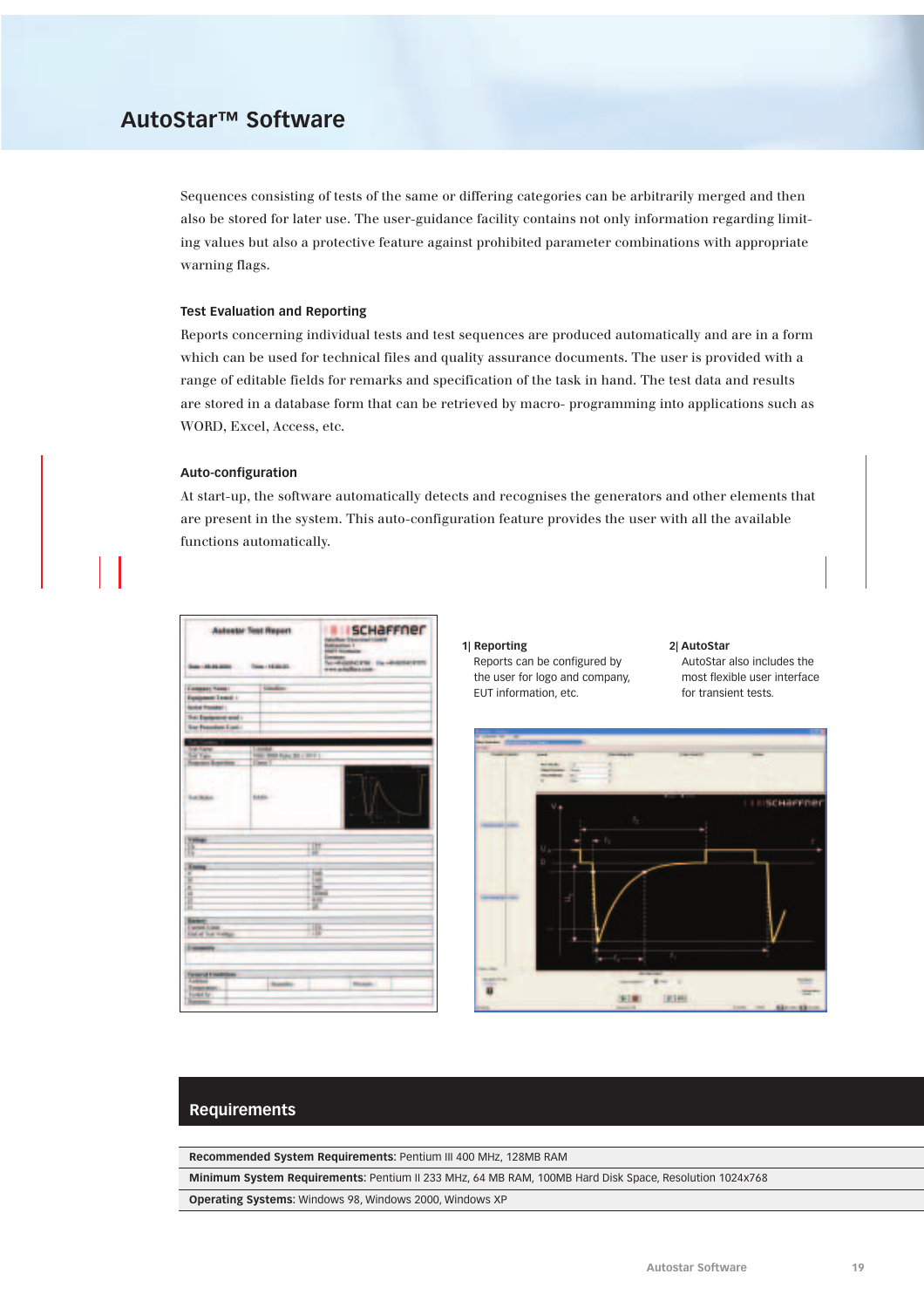## **Battery simulators**

**Battery simulators replace the vehicle battery in the test environment. These sources have to fulfil various criteria concerning power rating, voltage, slew rate, impedance, etc. depending on the particular application. Bi-polar current sources are called for in certain cases.**

Furthermore, reactions to the EUT's characteristics regarding such matters as in-rush current, spikes and damping have to be taken into account. Regulation with sense-lines in a closed loop is often required. Simulation of rapid voltage changes may require the use of two sources with the DCS 5230 power switch commuta-

ting between the two. This can represent an economic solution since the sources used need only to have a modest specification, especially the second source as it would only have to deliver a considerably lower static power output. The open architecture of the hardware and AutoStar software permits sources to be integrated with control being affected by means of a  $0 - 10$  V analogue signal. The control units, INA 5027 in the System NSG 5000 and ARB 522x in the System NSG 5200, are precise and fast enough to fulfil the test requirements.

## **NSG 527x Series**

Designed specifically for automotive EMC testing, Schaffner's 42 V ready amplifier sets the pace for automotive battery simulation with a wide bandwidth, fast slew rate and automotive EMC specific features. Isolated

inputs, low output impedance, current limiting function and fast regulation provides the maximum flexibility for tests involving voltage variations.

Sense-lines permit automatic correction for voltage losses in the cabling. The NSG 527x series of amplifiers comes in 30, 75, 150, 250A (peak) versions respectively called the NSG 5271 through NSG 5274.



### **Technical Specifications NSG 527x Battery Simulator**

**Output voltage:** +60 Vdc, -10 V

**Currents:** 10, 25 and 50 A, 3x lnom for 200 ms; 100 A, 2.5 x Inom for 200 ms

**Impedance:** <0.01 Ω

**Bandwidth:** DC up to 70 kHz (special, higher bandwidth applications are available)

**Output Slew Rate:** <10 us

**Current limiting:** 0.1 A to Imax. adjustable in 0.1 A steps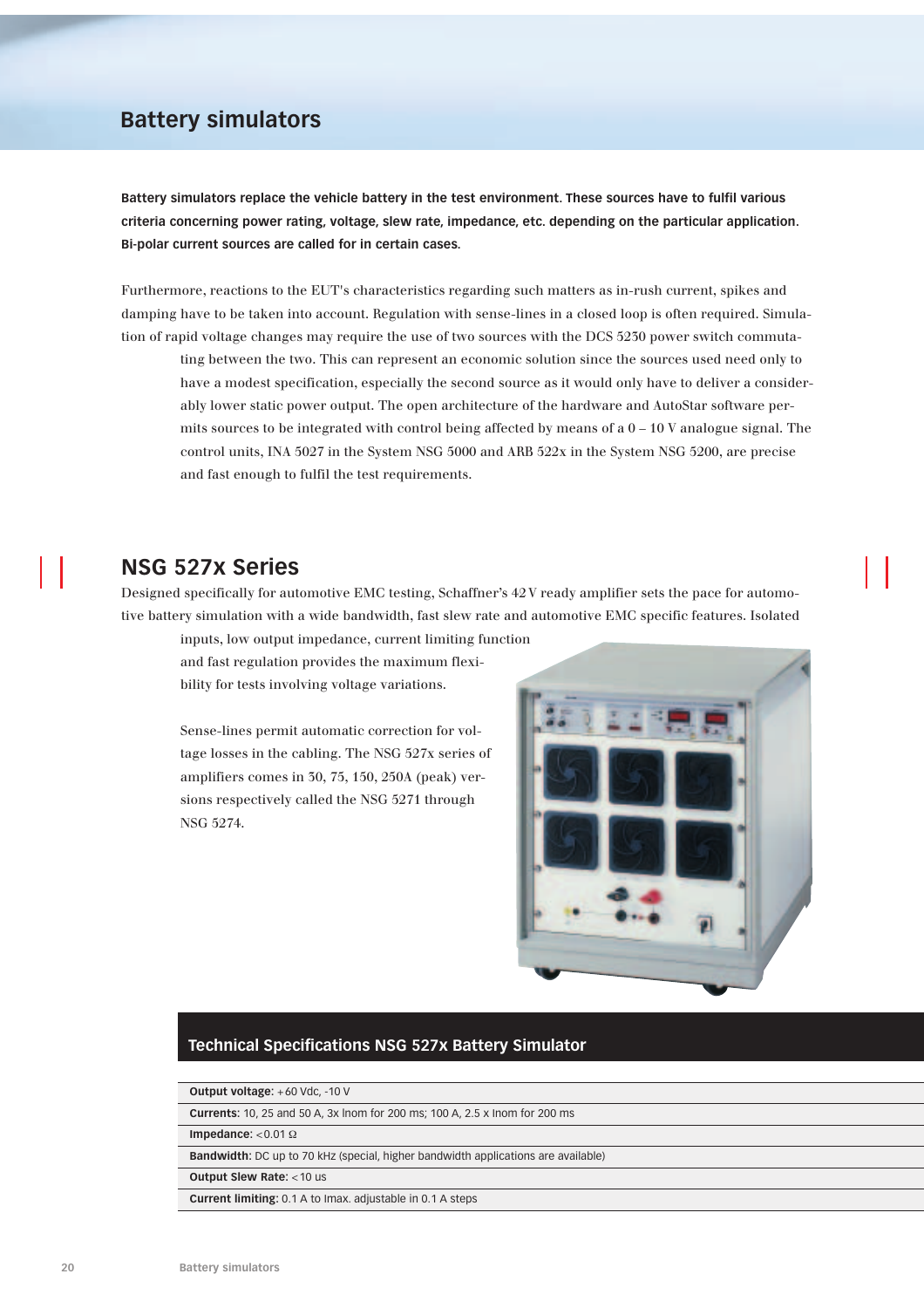## **Battery simulators**

## **NSG 5004A**

For lower cost solutions, Schaffner offers a standard solution for all applications in the classic voltage and current supplies using this battery simulator. The bipolar source outputs 12.5A at -30V to +30V and can be delivered as a cascaded unit with a current rating of 25A.



### **Technical Specifications NSG 5004A Battery Simulator**

| <b>Output voltage:</b> $\pm 30$ Vdc                               |
|-------------------------------------------------------------------|
| <b>Current:</b> 12.5 A/25 A, short-term 3x I for 100 ms           |
| <b>Impedance:</b> 0.01 $\Omega$ eff.                              |
| <b>Regulation response:</b> $\leq 30$ V/ms                        |
| <b>Current limiting:</b> 0.1 A to Imax. adjustable in 0.1 A steps |

#### **Other Sources**

Other sources can be used according to the test requirements. This encompasses simple power supplies as well as highly specified dc amplifiers with extended bandwidth, extra high current capabilities, enhanced stability or other features.

As long as the source accepts an analogue control signal  $(\pm 10V)$ , it can be integrated seamlessly into the System NSG 5200 and the AutoStar software package. The technical data published by the manufacturers must be considered when determining the suitability and limits for specific tests and the particular EUT.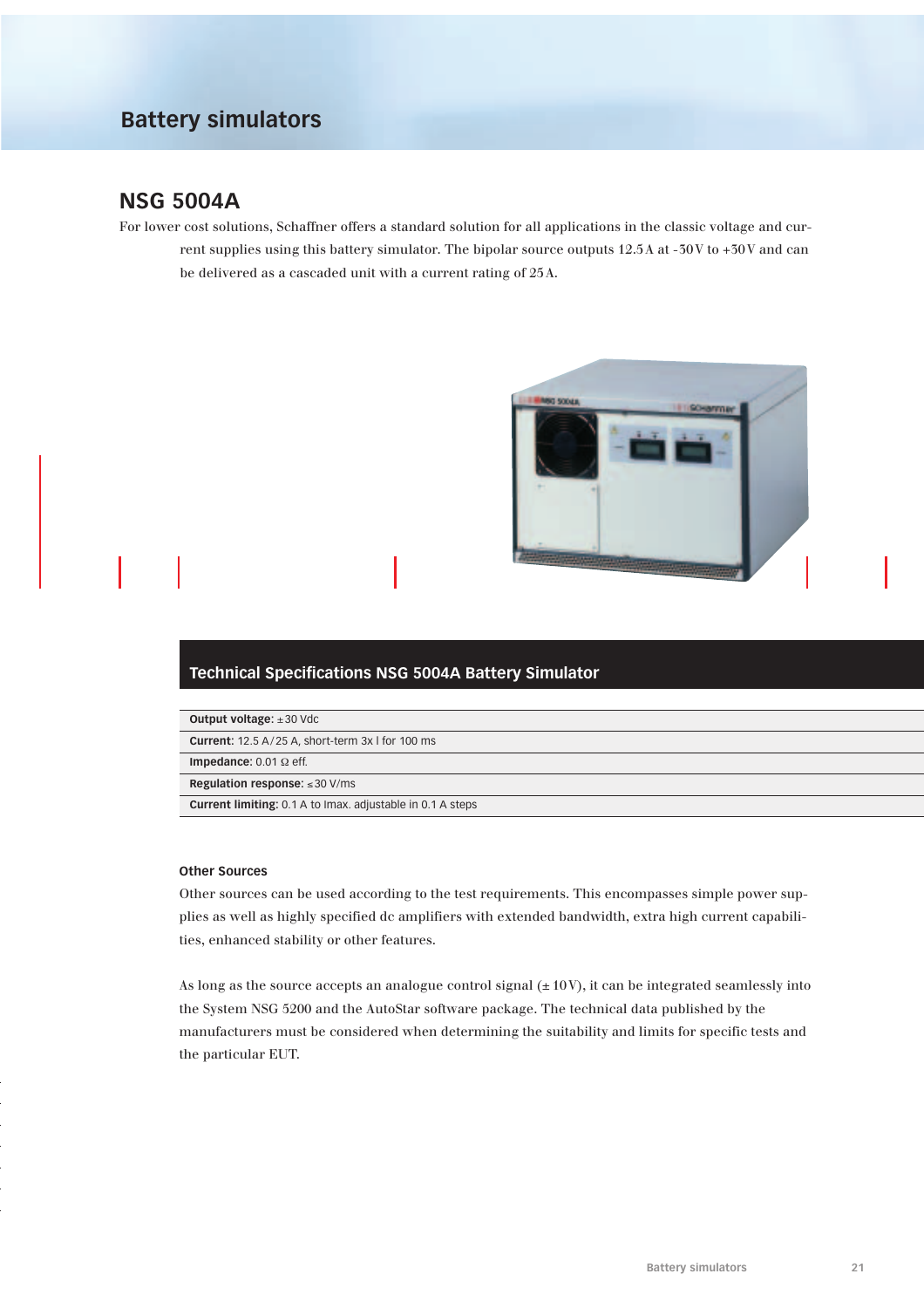# **Product Index**

| ARB 5220<br>16/17<br>ARB 5221<br>16/17 |  |
|----------------------------------------|--|
|                                        |  |
|                                        |  |
| <b>CDN 500</b><br>11                   |  |
| 10/11<br>CDN $5010\mbox{\AA}$          |  |
| <b>CSW 5250</b><br>16                  |  |
| 14/15<br>$\rm CTR$ 5210                |  |
| <b>DCS 5230</b><br>14                  |  |
| $\pmb{9}$<br>INA $5000\,$              |  |
| $\mathbf{9}$<br>INA $5020\,$           |  |
| $\overline{9}$<br><b>INA 5025</b>      |  |
| INA $5027\,$<br>10                     |  |
| ${\rm NSG}$ 5000<br>4/5                |  |
| NSG $5005\,$<br>6/7                    |  |
| 21<br>NSG $5004\mbox{\AA}$             |  |
| NSG $5005\mbox{\AA}$<br>$\overline{7}$ |  |
| <b>NSG 5041</b><br>$\boldsymbol{6}$    |  |
| <b>NSG 5051</b><br>$\bf 8$             |  |
| NSG 5054<br>$\bf 8$                    |  |
| ${\rm NSG}$ 5055<br>$\bf 8$            |  |
| <b>NSG 5200</b><br>12/13               |  |
| <b>NSG 5201</b><br>13                  |  |
|                                        |  |
| ${\rm NSG}$ 5202<br>13                 |  |